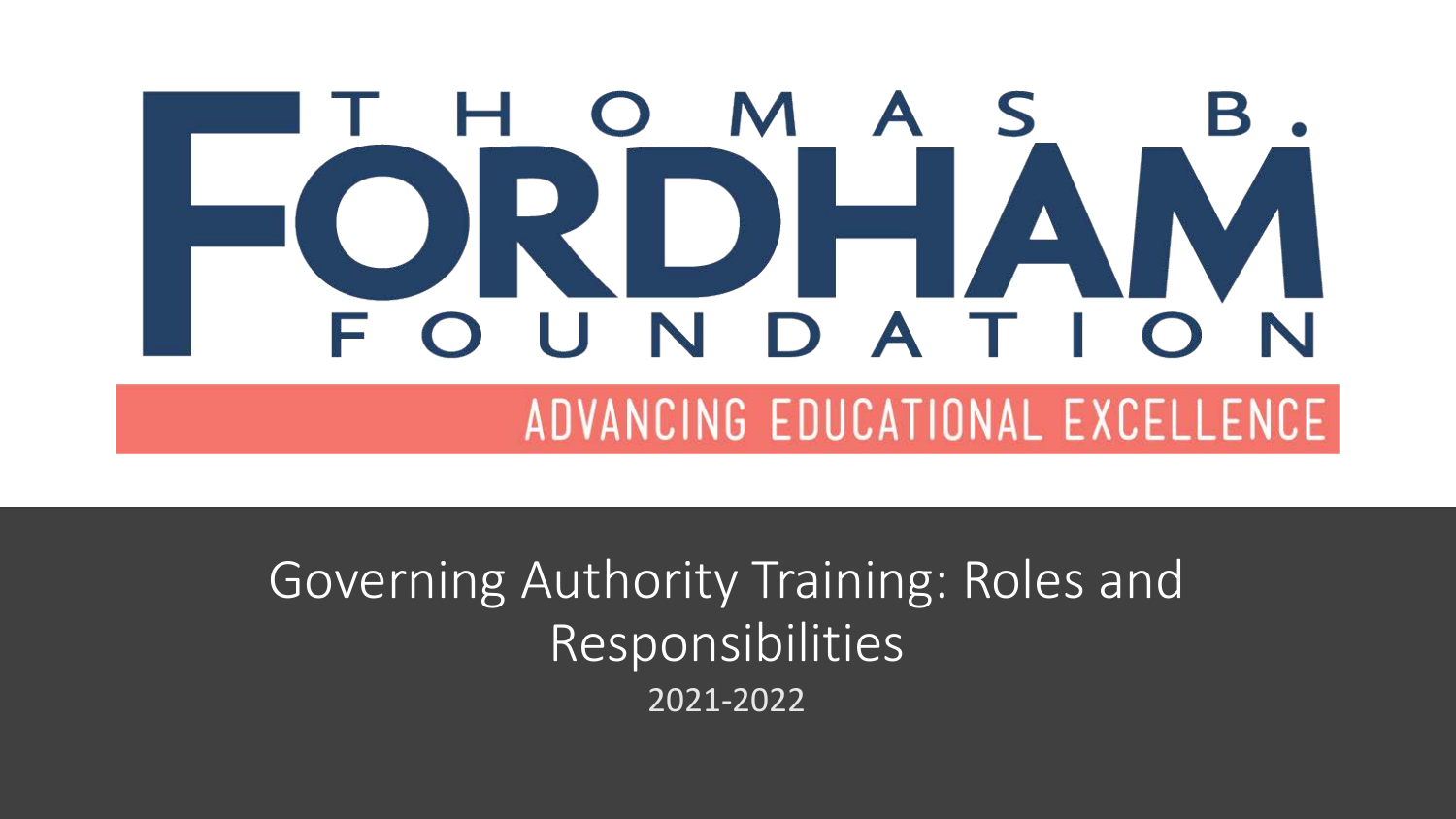### Introduction

#### **Roles and Responsibilities Overview:**

The sponsorship contract separates and defines the roles and responsibilities of the sponsor and the school in Articles III and IV. We encourage all governing authority members to review the contract, prior to the issuance of this report. In addition, a sponsor representative will present the report twice annually: both prior to the school year after the spring site visit and after school has ended after the fall site visit.

Our annual performance review is presented to the board as part of our Foundation Sponsorship Annual Report.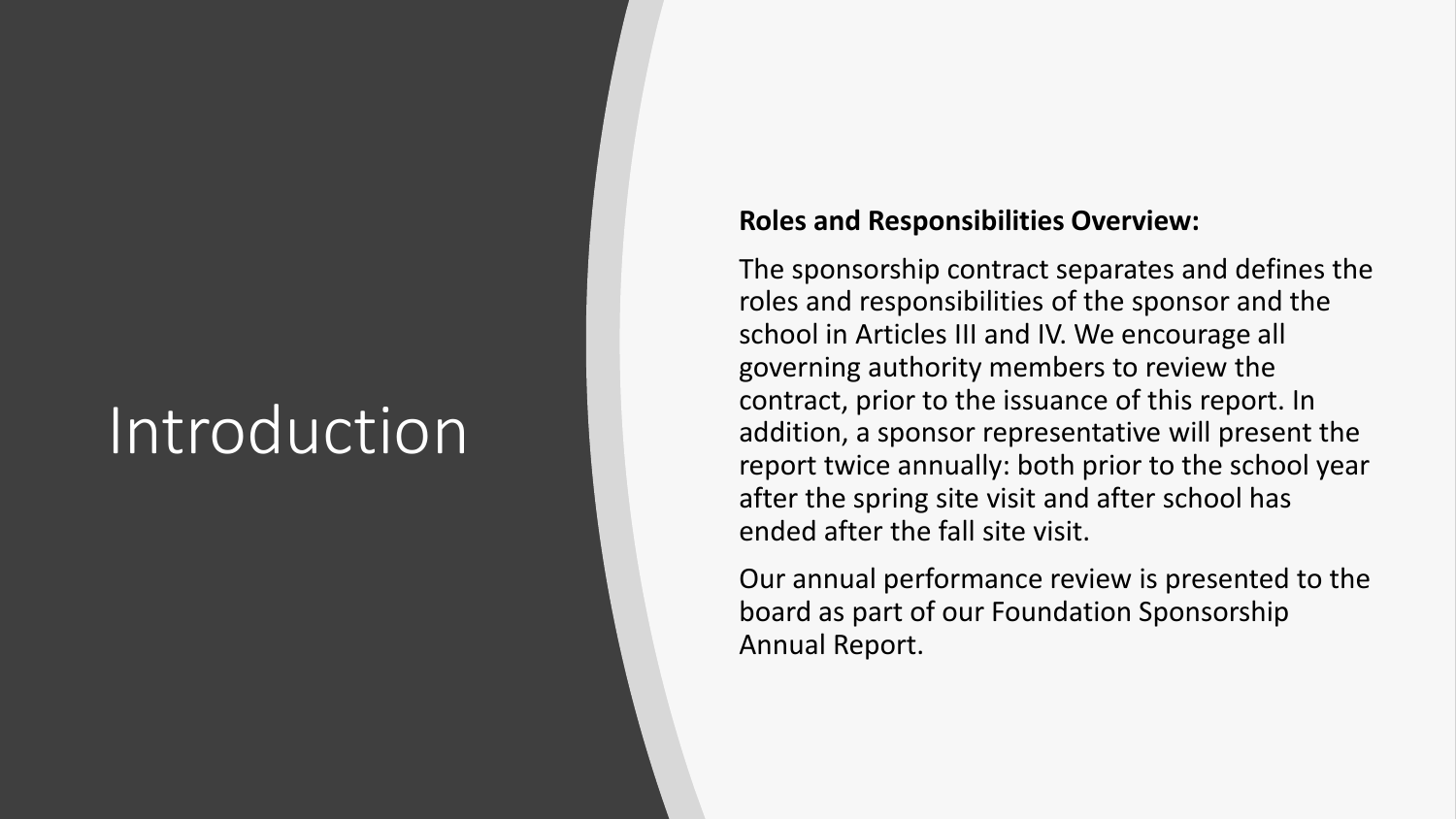### Roles and Responsibilities

#### **Responsibilities of the Governing Authority in Article III**

- Compliance with provision in 3314;
- notification procedures;
- maintaining insurance and indemnification;
- disclosures and conflicts;
- federal requirements including NCLB, IDEA and FERPA; and
- data reporting.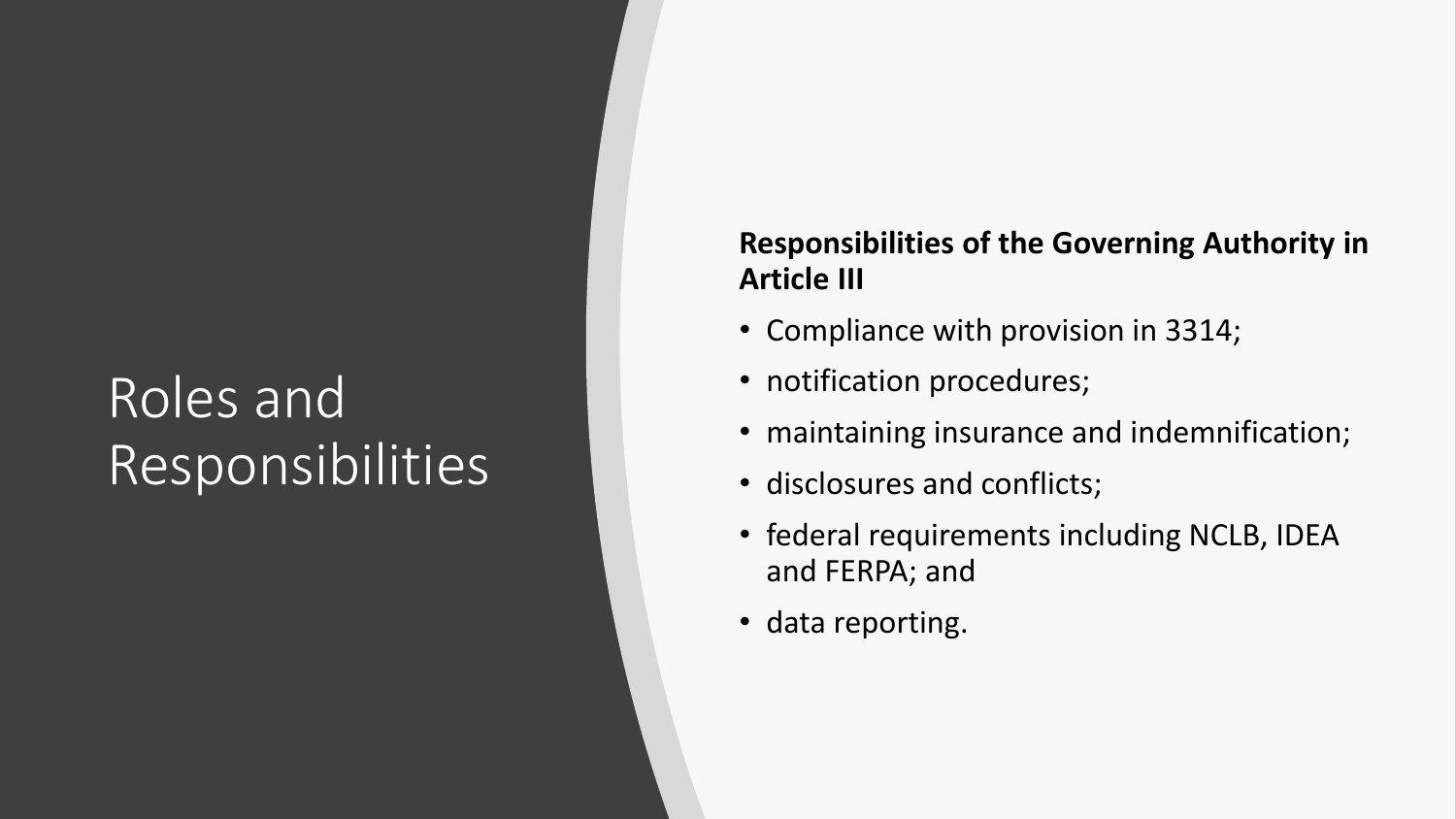### Roles and Responsibilities

#### **Responsibilities of the Sponsor in Article IV**

- Compliance with provisions in 3314;
- issuance of reports;
- monitoring, compliance and technical assistance;
- communication;
- evaluation of standards in Exhibit IV (performance and accountability); and
- conflicts of interest and selling of services prohibition.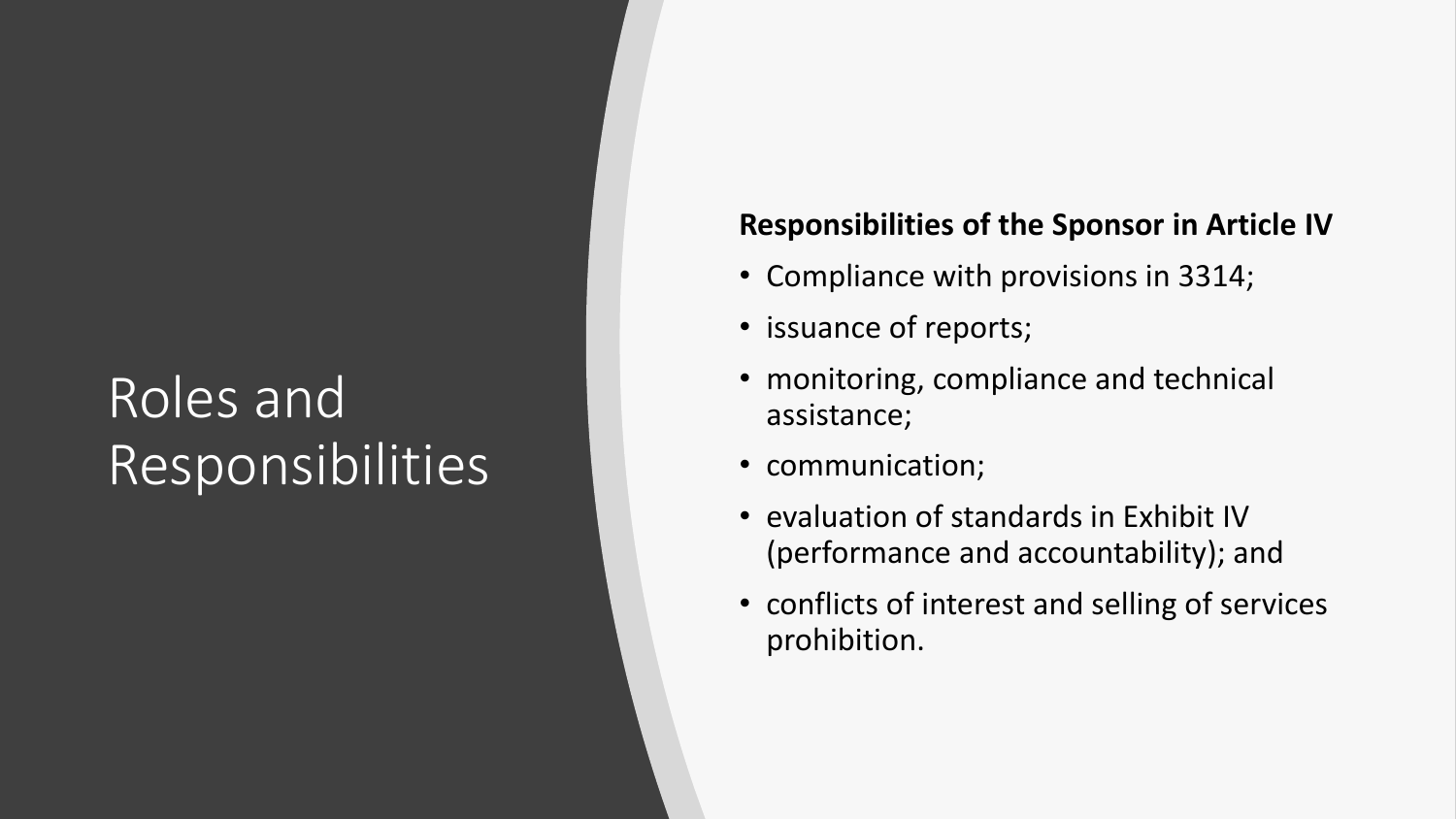### Site Visit Reports

Each report examines implementation of the school's comprehensive plan incorporating the education, financial, operational and governance plans. Additionally, the report sets forth the academic performance of the school against the terms of the school's sponsorship contract. Information contained in this report will inform, and may be published in, the Sponsorship Annual Report (released each November).

Information from site visit reports may also inform decisions related to contract renewal or non renewal.

The site visit reports include reviews on performance against the comprehensive plan of the school.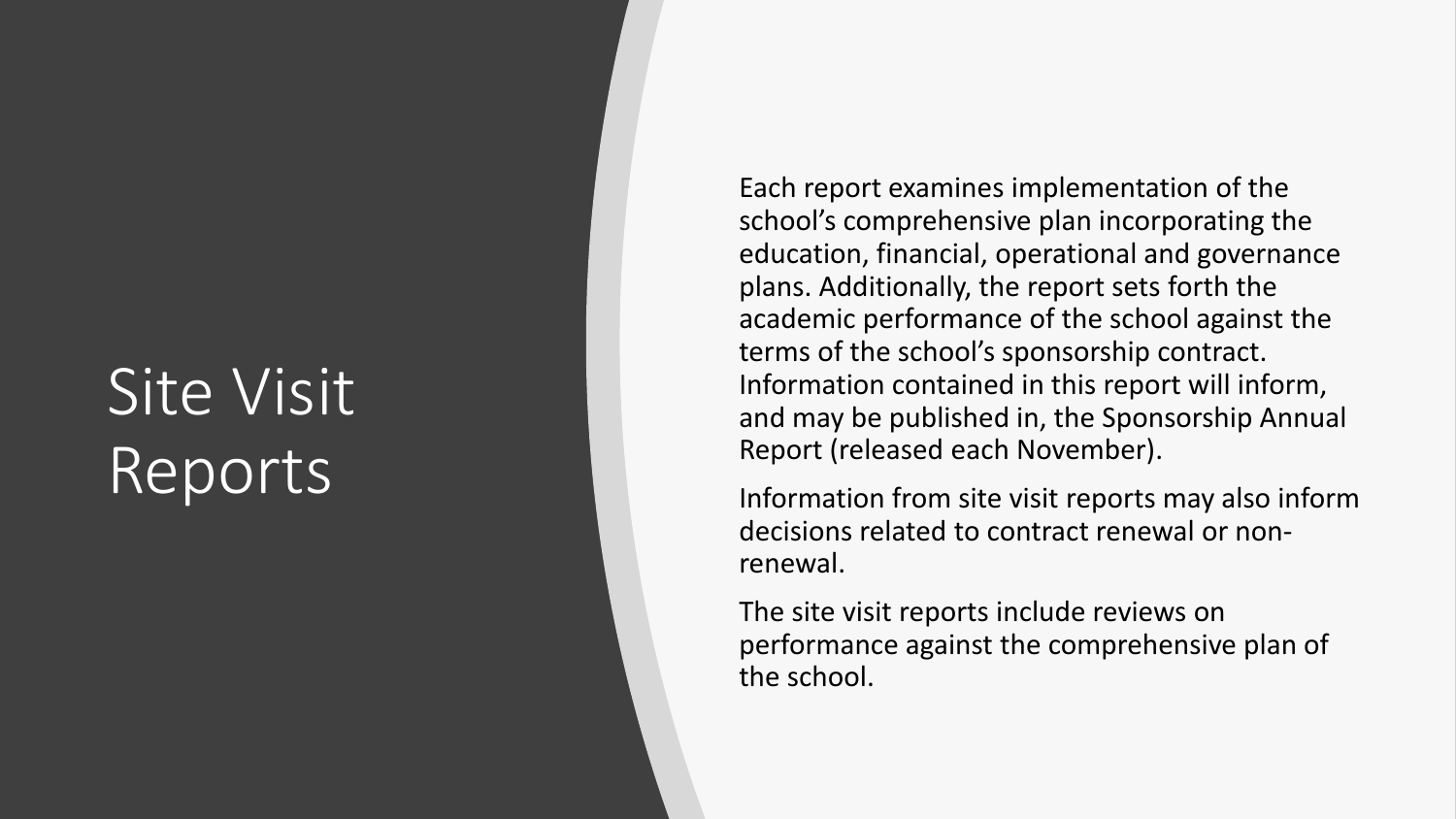### School Performance

School performance against the accountability plan will be published in the Fordham Foundation's annual report. The annual report - a statutory requirement is issued by November 30 and is sent to the Ohio Department of Education (ODE), and policy makers.

Parents/families are individually notified of the report and provided a link from which they may download the report.

School performance for the most recent year is detailed in the Fall Site Visit Report.

School performance against the term of the contract is detailed in the Annual Governing Authority Report sent with the Fordham Sponsorship Annual Report.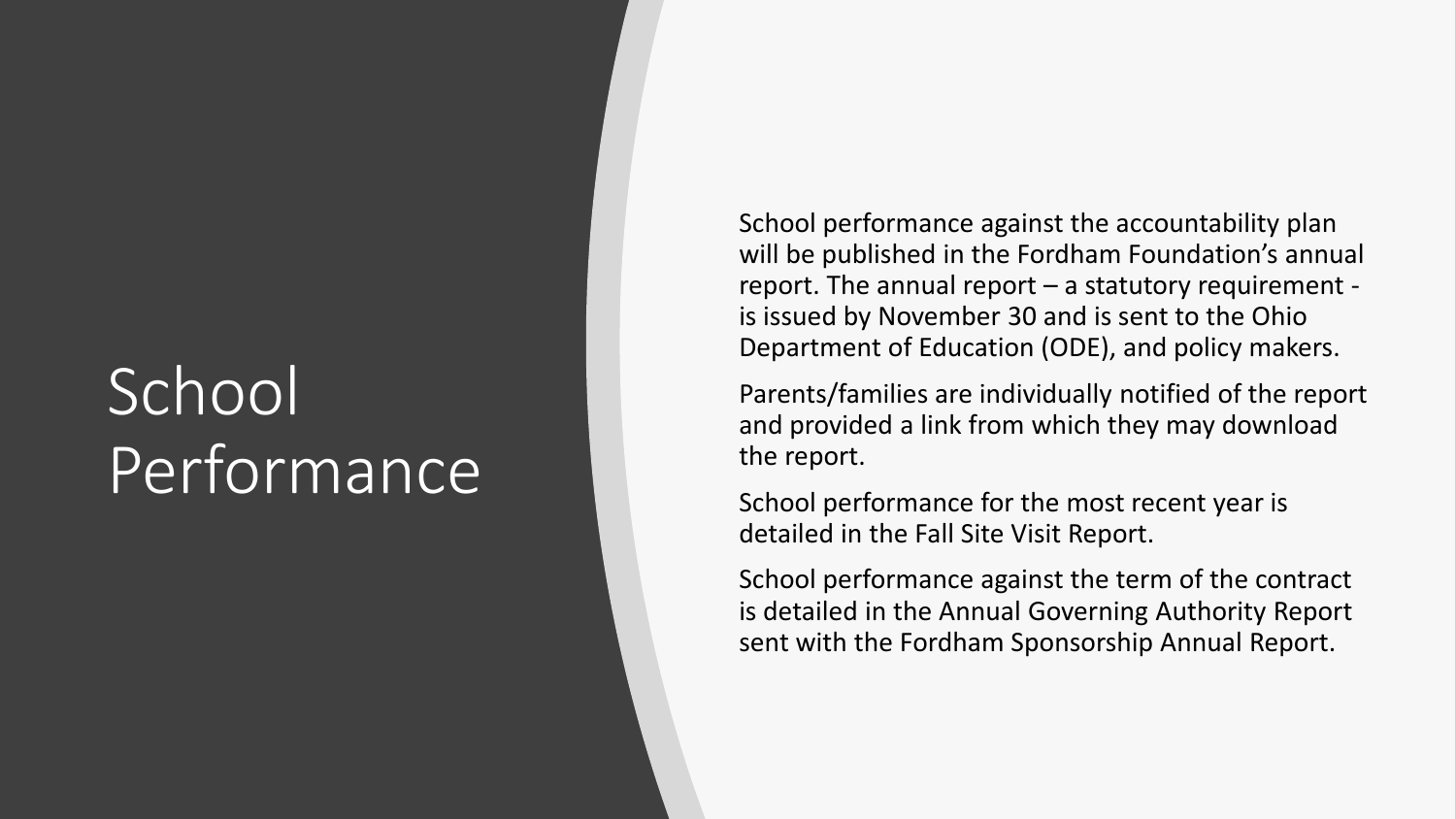### Review on Performance Annual Report

#### Performance review includes:

- Academic Performance
- Fiscal Performance
- Legal Compliance
- Organization and Operation

#### Performance rubric

- Exceeded expected performance (E): The school met all contractual academic, fiscal or organization and operation indicators.
- Met expected performance (M): The school met a majority of contractual academic indicators.
- Did not meet expected performance (D): The school met fewer than half of contractual academic indicators.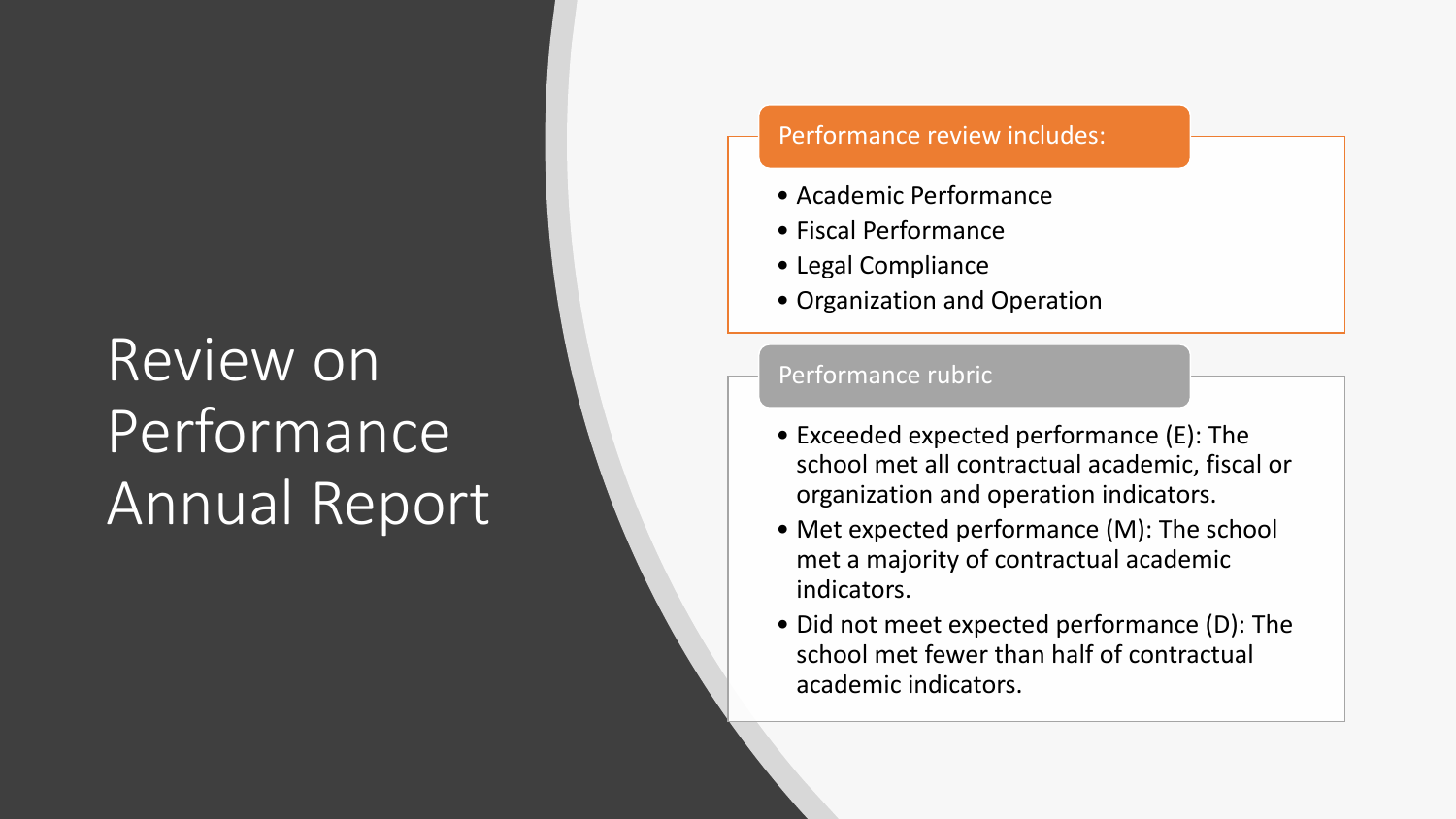### Legal Review

Provided annually with Sunshine Law Training to all school leaders and governing authority members.

Most recent changes to statute impacting community schools, with the effective date of legislation.

New rules and guidance that take place during the current school year.

- Key highlights of bills.
- Links to resources and additional information.
- Ongoing review of legislative changes in the Monthly Board Update.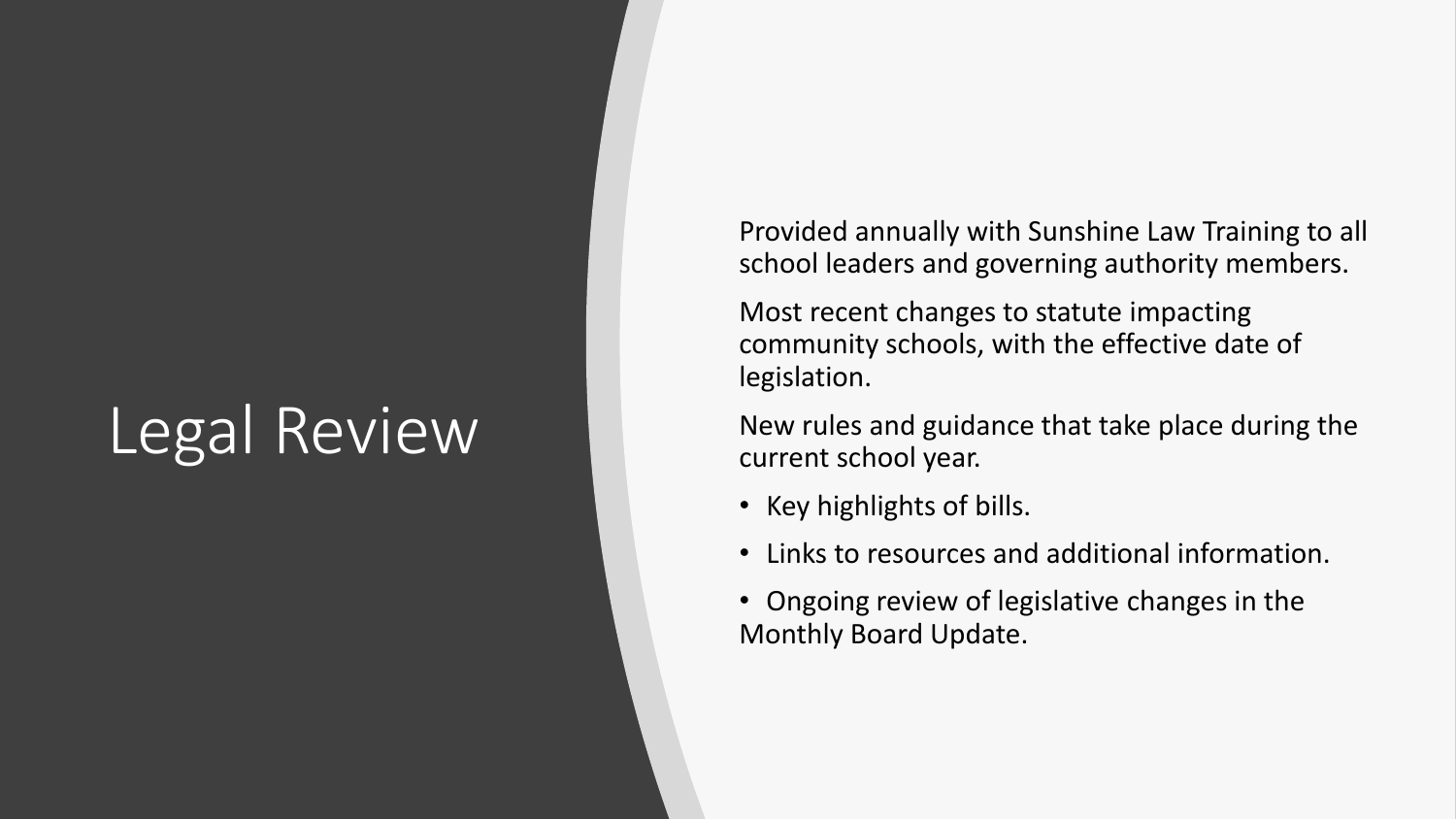# Executive Summary in Site Visit Reports

#### **Review of the Comprehensive Plan**

- As of the date of the issuance of the site visit report, how the school is implementing the Education and Governance plans as set forth in its contract with the Thomas B. Fordham Foundation.
- The Education Plan review includes:
	- Student enrollment and records review
	- Climate and discipline
	- Classroom observations
	- Assessment and interventions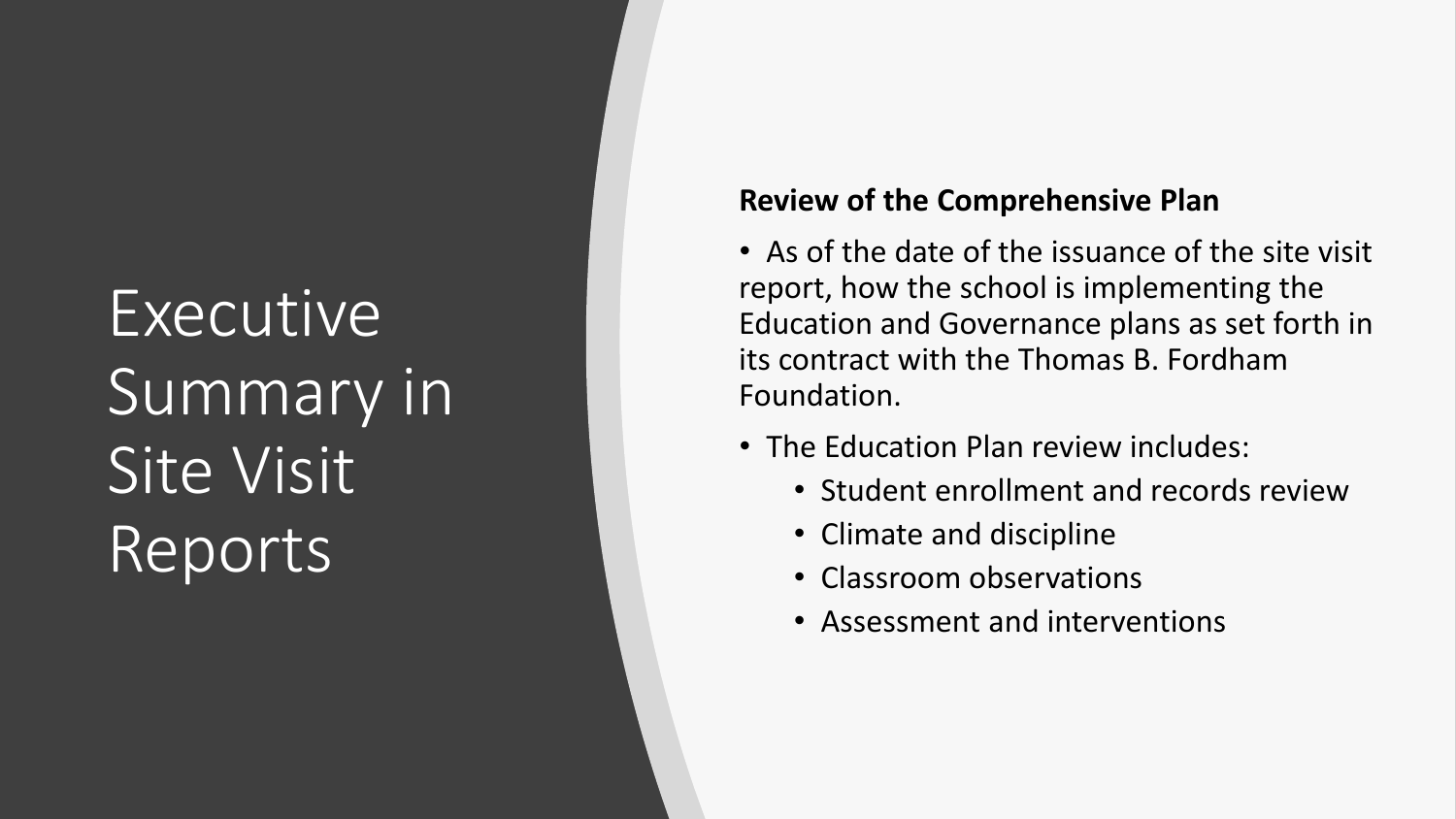

Environmental observations, including facilities and general student areas, and meetings with administration and school leadership.



At least 3 stakeholders, including school staff, are interviewed. This may include: administrators, teachers, students, parents, community organizations or governing authority.



Strengths, Weaknesses and Follow-up Action required as a result of monitoring; performance or site visit observations are noted along with any corrective action plans for performance or compliance.

### General Observations in Site Visit Reports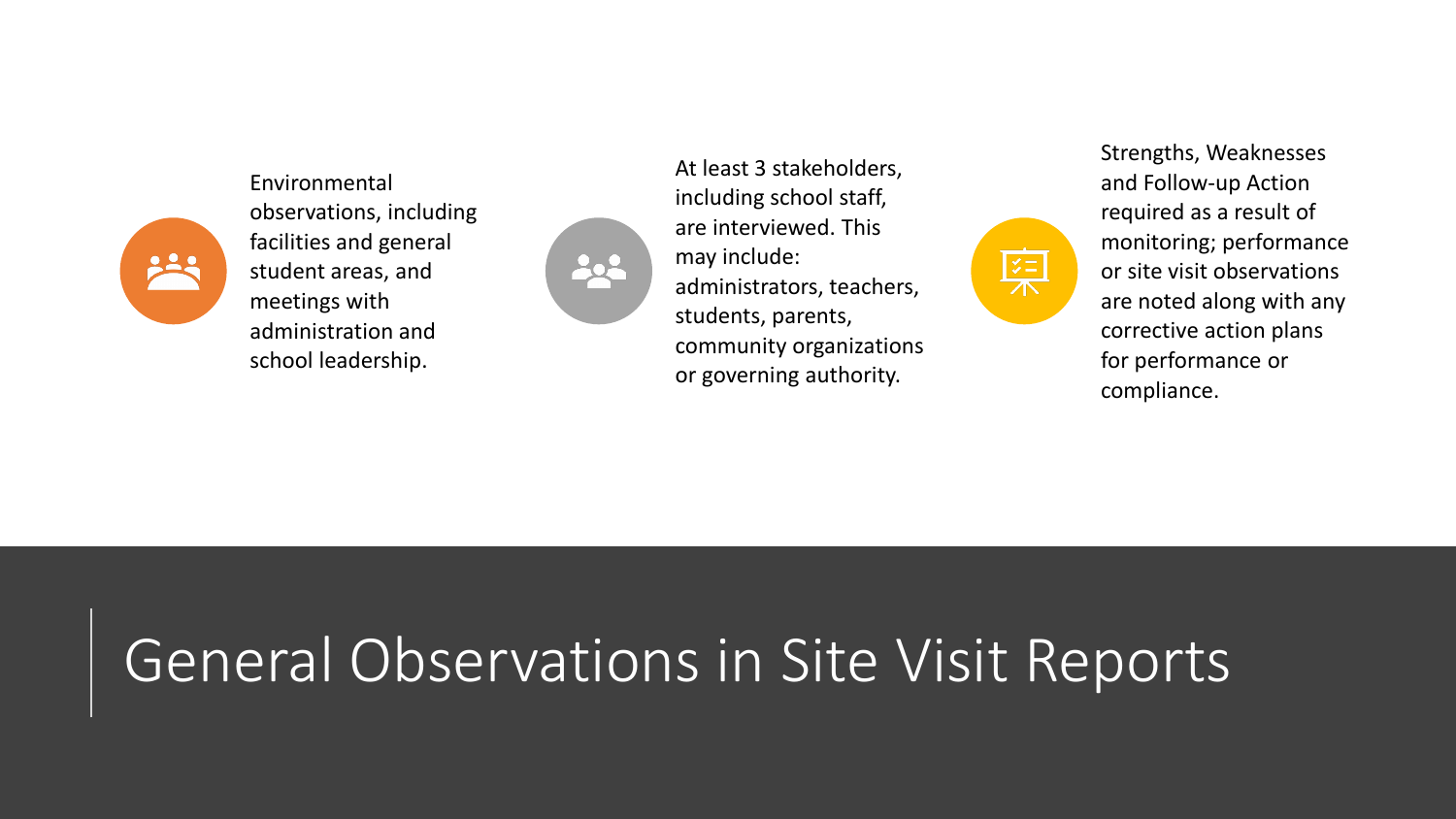# Financial Summary and Reports

#### **Monthly Financial Reviews (Sent to the Governing Authority and the Treasurer)**

• The sponsor monitors several items and shares a monthly report with the governing board from monthly meetings with the school's governing board and treasurer.

• Items monitored in the reviews include: cash management, working capital, CCIP review, key fiscal compliance items, FTE review and proactive recommendations and discussions.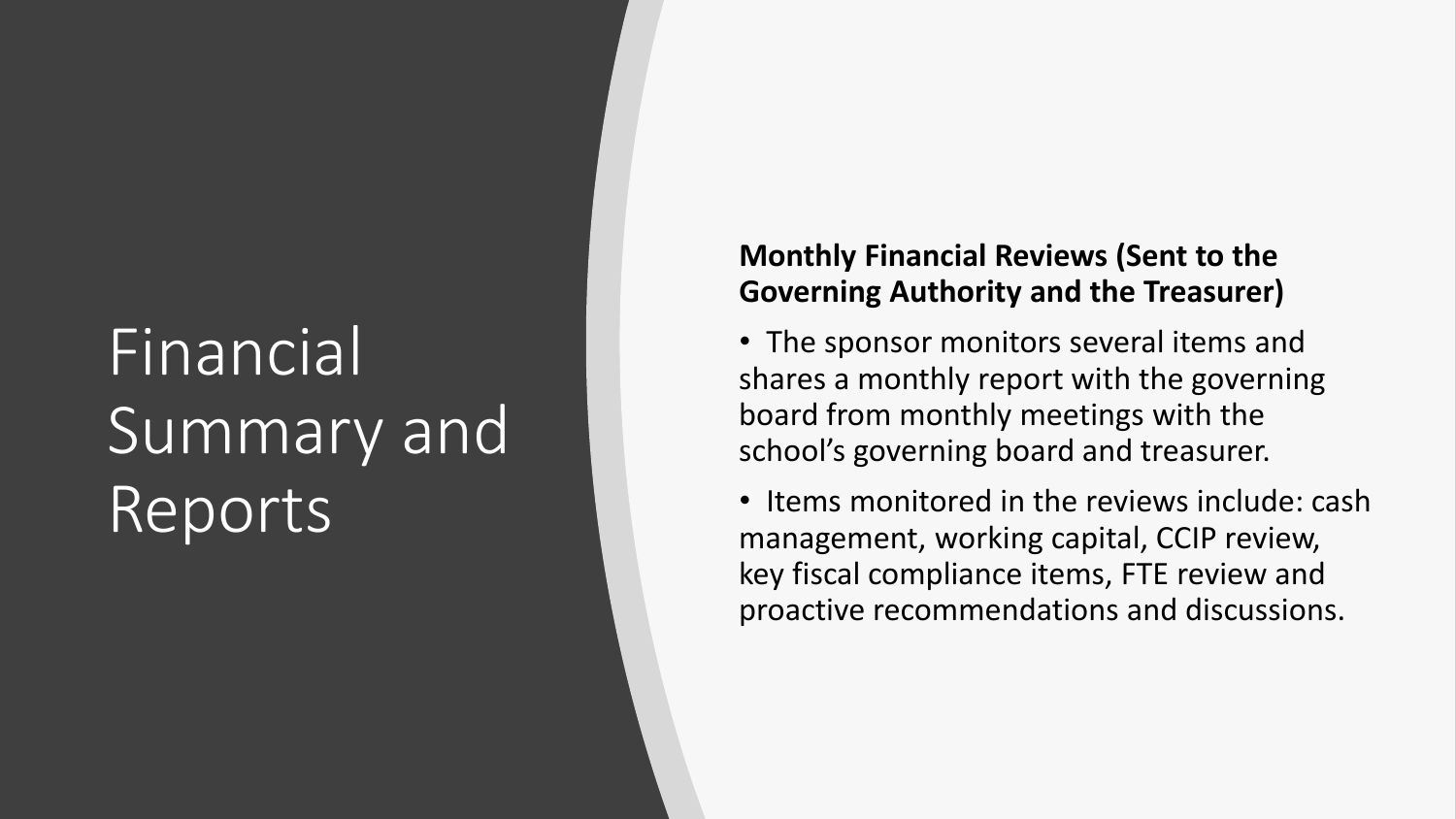## Financial Management<sup>'</sup> and Audits

The sponsor is involved in the oversight of the school's mandatory annual financial audit conducted by the Auditor of State (AOS) or a third-party IPA auditing firm. In addition to citing audit findings, Sponsor collects certain data from these audit reports and compiles them for school-specific risk assessment and for trend analysis that is crucial for appropriate sponsor oversight. This includes:

- Statement of net position as of most recent audit
- Statement of revenues and expenses for the FY
- Past enrollment levels
- Other analyses such as: per pupil funding, per pupil expenditures and debt asset ratio

An audit summary over the term of the contract is provided with the annual governing authority report.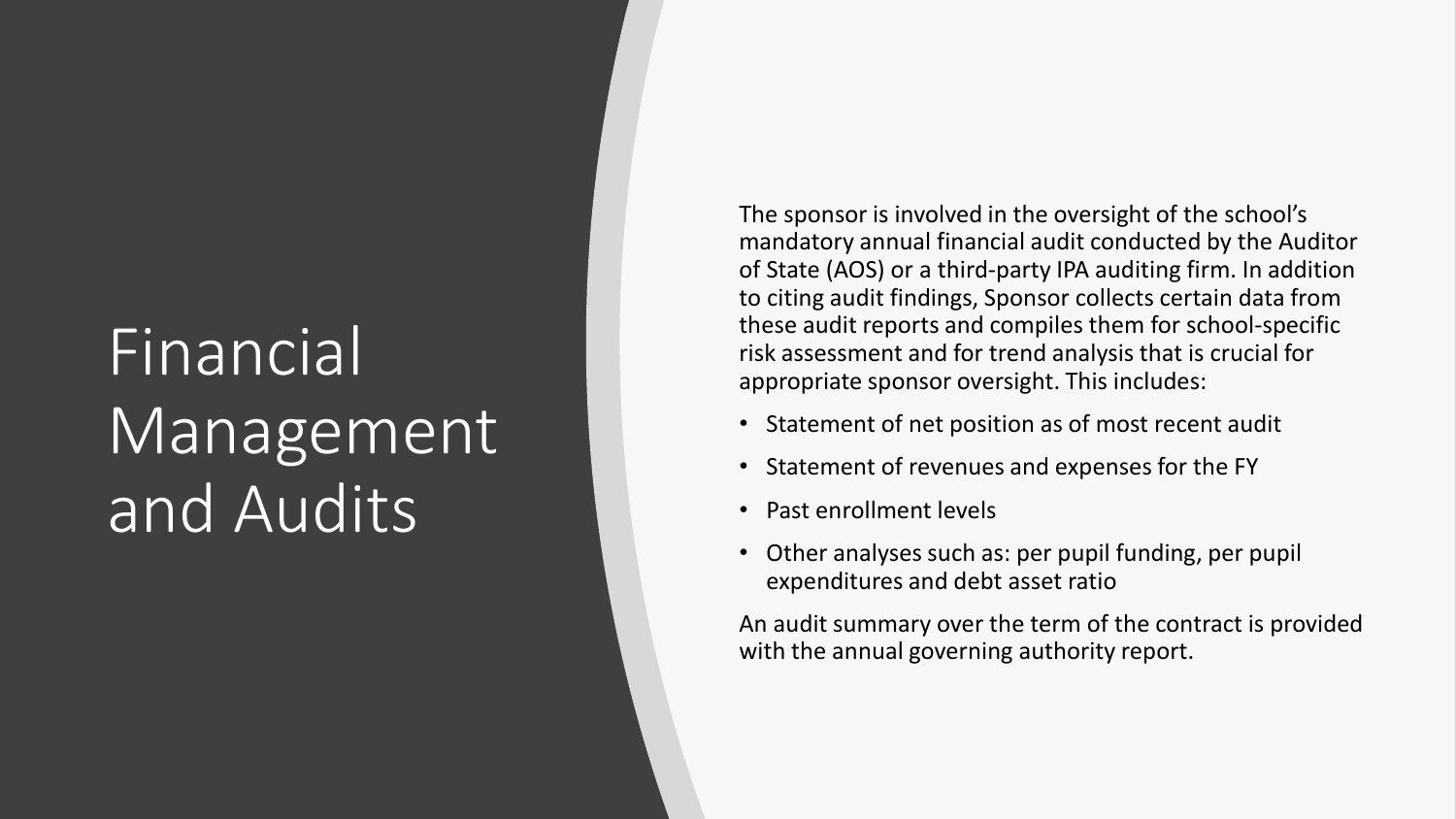### Renewal **Decisions**

"When considering Contract renewal, the SPONSOR will examine the Community School's performance during the term of this Contract. The SPONSOR will examine with particularity the Community School's fidelity to Exhibit 1 (Education Plan) and the school's performance against the requirements of Exhibit 4 (Academic and Organizational Accountability Plan)."

The renewal policy states that Fordham will not renew schools that meet less than sixty -six percent of contractual indicators.

The annual report to the governing authority, based on the most recent year data, shows the percentage of contractual indicators indicating if the school is on track for renewal.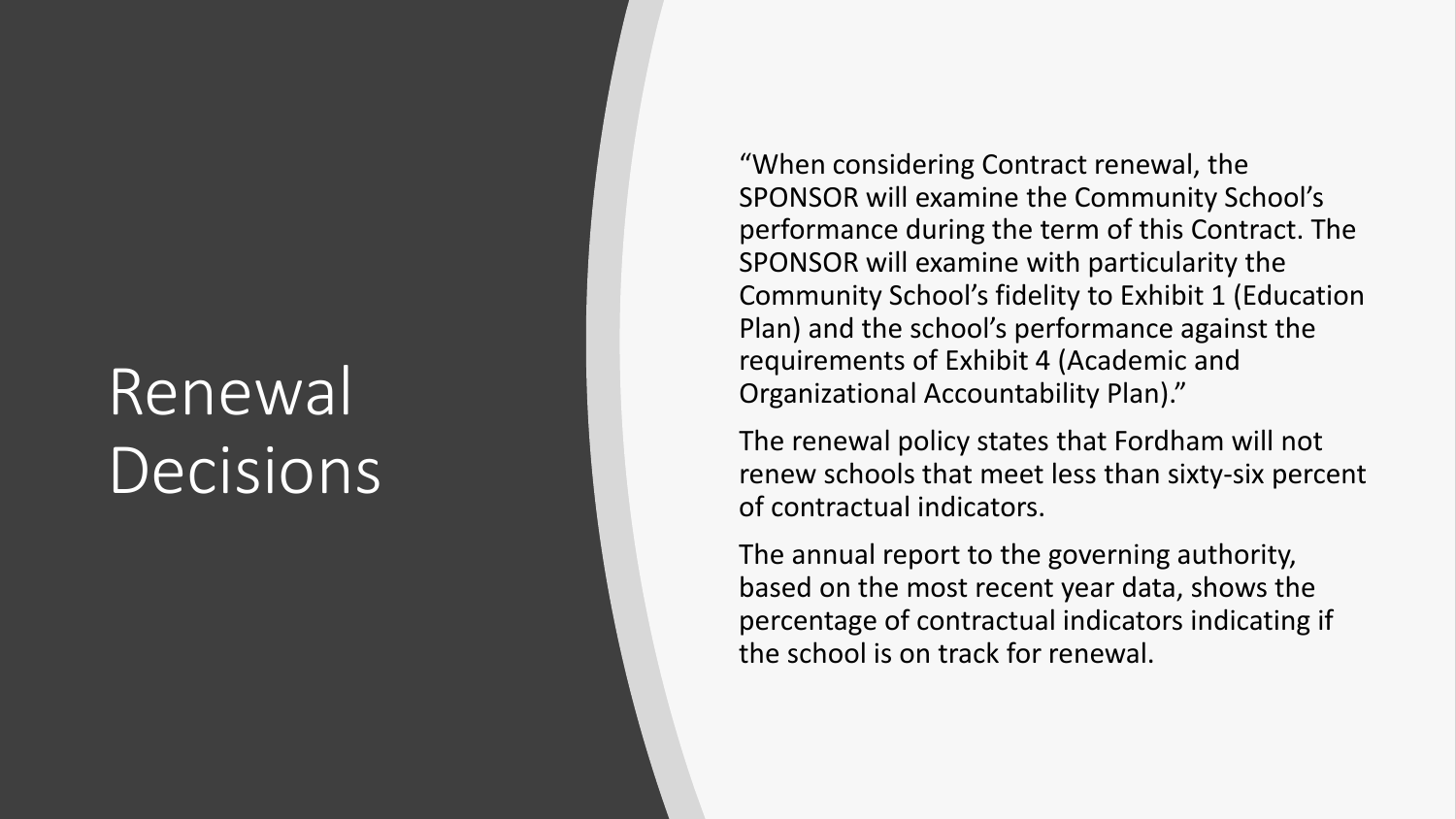### Renewal **Decisions**

The sponsor conducts a high -stakes review prior to renewal which includes performance over the term of the contract.

Exhibit IV of each contract includes a performance framework that defines the measures, metrics and targets required of schools for contract renewal.

In Article II of each contract the process for renewal is defined.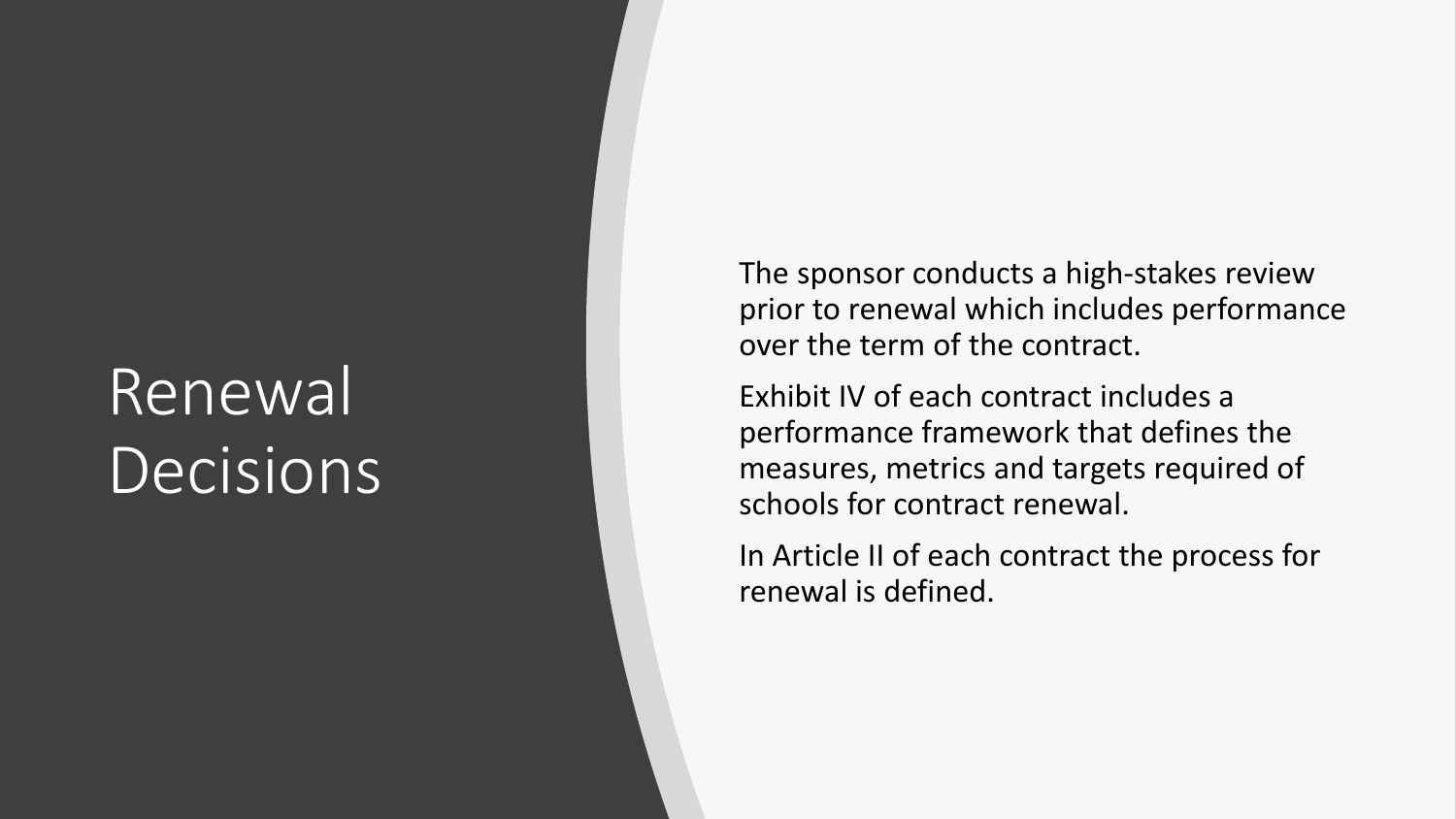# Additional Renewal Information

Each school has access to their Comprehensive Plan for any changes or updates to the Education, Financial, or Operations and Governance sections of the plan they would like to submit. When the school receives renewal notification from the Fordham Foundation, access to their Comprehensive Plan, and the Renewal Evaluation Rubric, and Renewal Information Timeline will be made available.

Fordham Foundation staff and consultants will review renewal applications and will use the Renewal Evaluation Rubric to provide evidence -based recommendations to the sponsor's board regarding renewal decisions. The renewal rubric includes both academic and non -academic measures based on contractual performance indicators for academics, finance, and operations. The Renewal Evaluation Rubric is available in the available resources on our website.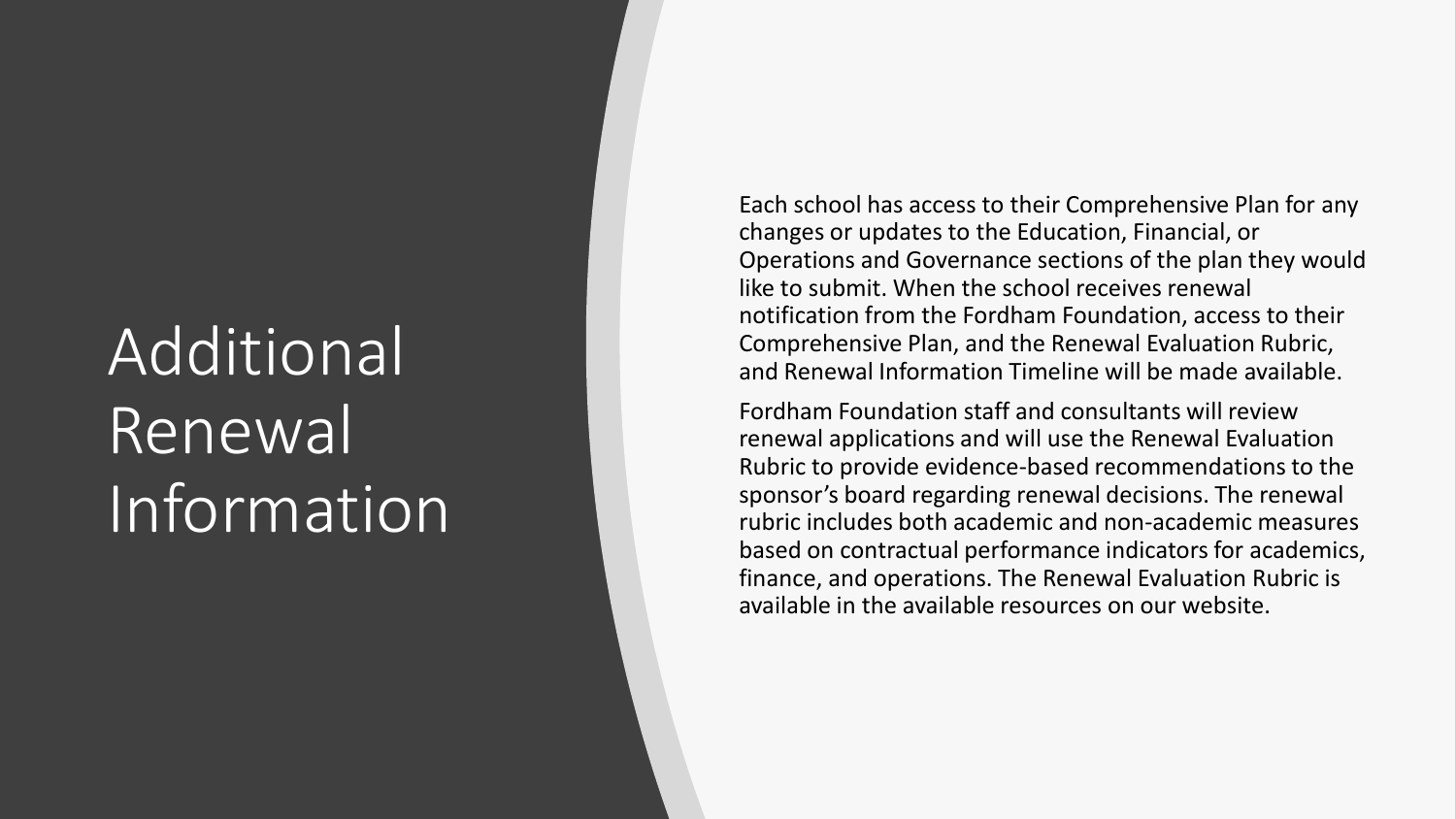# Additional Renewal Information

Every school should include any updates to the following portions of their Comprehensive Plan:

- Exhibit I, II and III, the school's Academic, Financial or Governance Plans
- Exhibit IX, Facilities Addendum
- Exhibit X, Blended Learning Statement (if applicable)

The most recent five -year forecast and three years of audited financial results will be used to complete the financial and operations portion of the performance and accountability rubric. Additional information considered would include any corrective action plans submitted to the sponsor or to the Ohio Department of Education, including the Office of Community Schools, Office of Reading and Literacy, and the Office of Exceptional Children.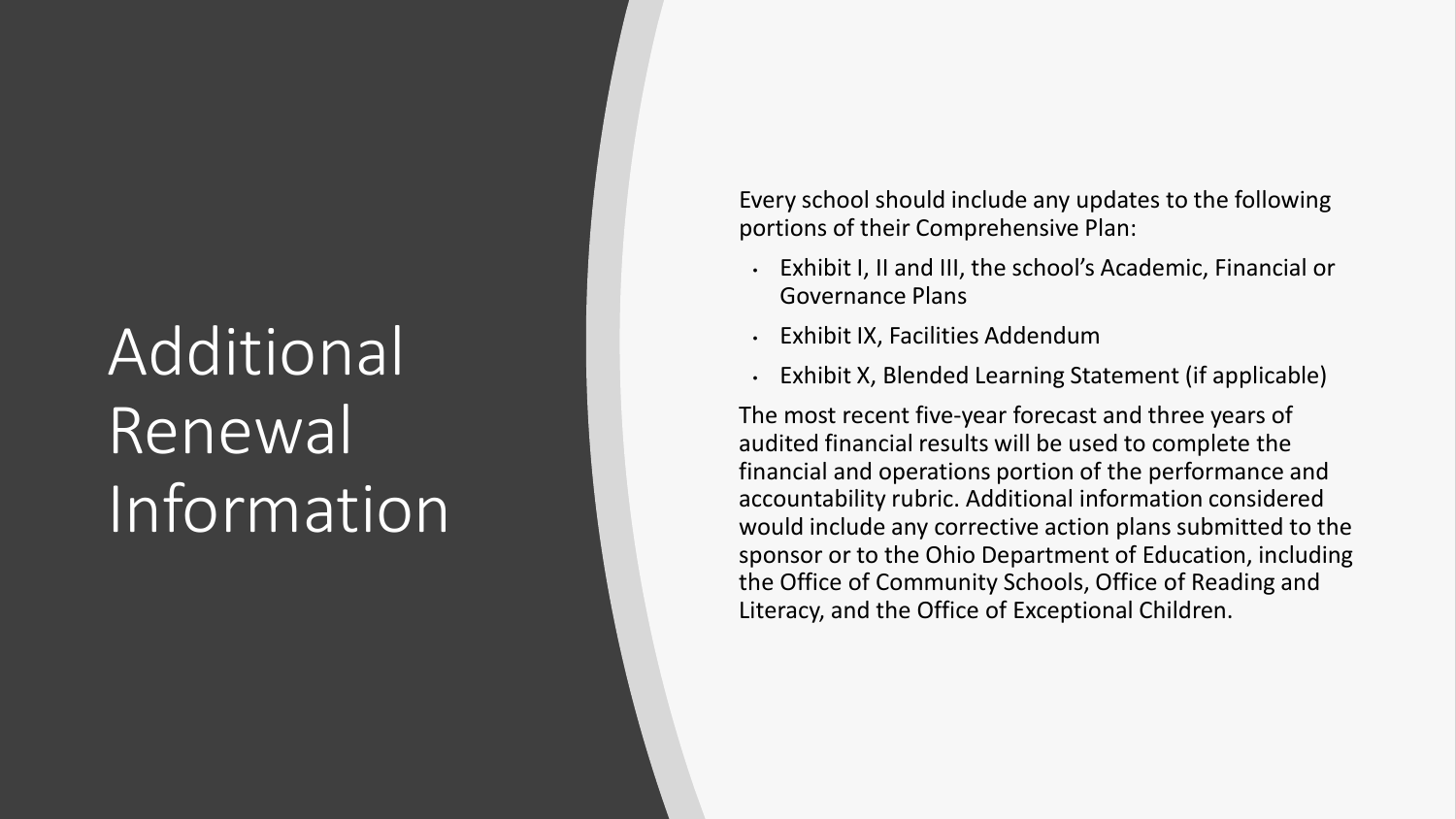### Timeline for renewal

#### **Renewal Notification**

• Information regarding the renewal process sent

• July

#### **Renewal Application**

- Application available in EdLusion
- August

#### **Renewal application review**

• September

#### **Renewal decision**

- Recommendation to Fordham Board October
- Decision communicated to School Board in November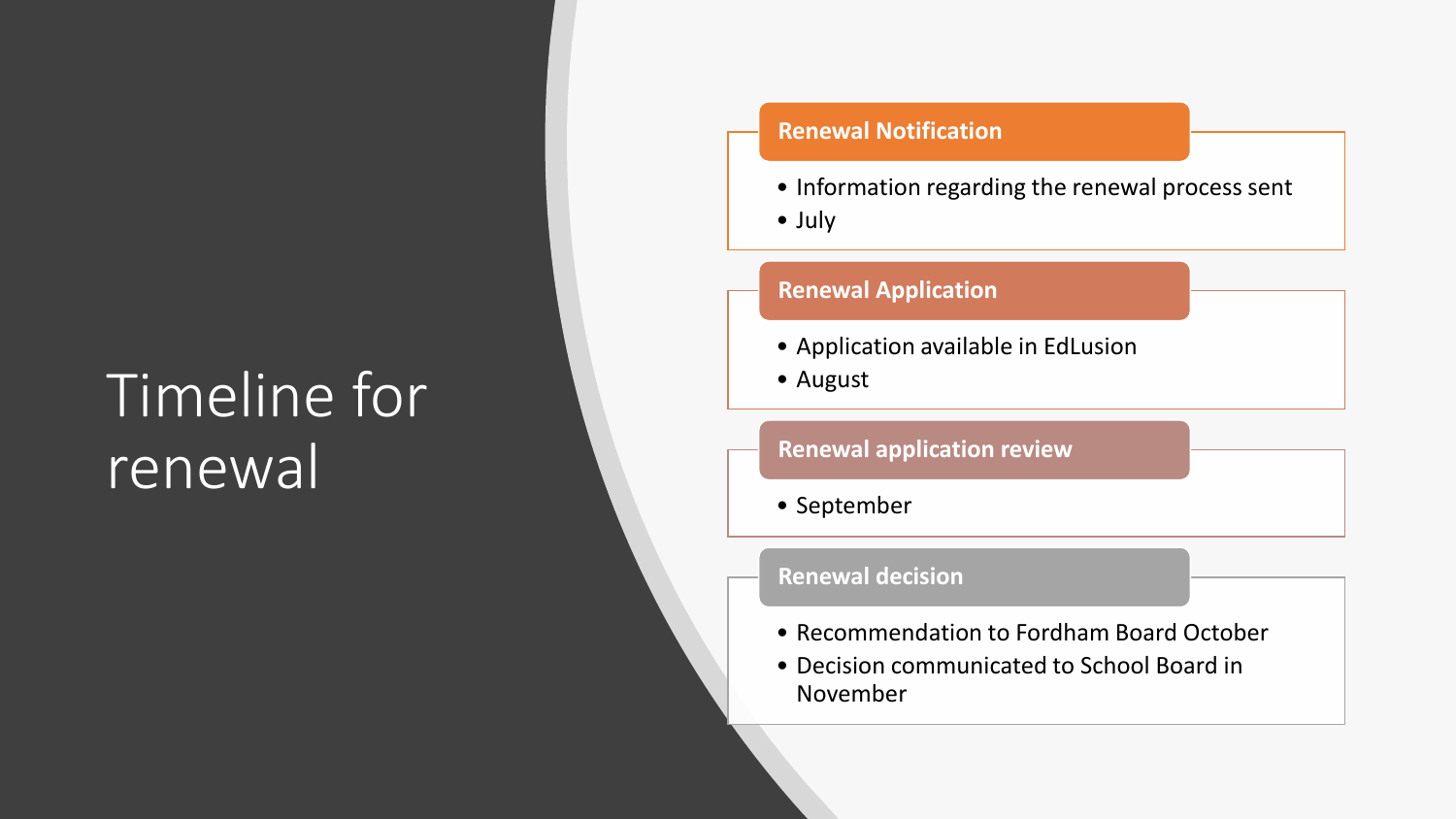### Evidence-based Recommendation Scoring and Criteria

**Total points percentage based on the number of years over the term of the contract (minimum of three most recent years)**

#### **Academic including multiple measures of student achievement**

YR 1 points + yr 2 points + yr 3 points + yr 4 points + yr 5 points =  $\frac{1}{2}$ total points \_\_\_\_\_ percent

#### **Financial measures**

yr 1 points + yr 2 points + yr 3 points + yr 4 points + yr 5 points = total points percent

#### **Operations and governance measures including Financial Audits**

yr 1 points + yr 2 points + yr 3 points + yr 4 points + yr 5 points = total points \_\_\_\_\_ percent

#### **Site visit reports**

yr 1 points + yr 2 points + yr 3 points + yr 4 points + yr 5 points = total points \_\_\_\_\_ percent

#### **Total**

yr 1 points + yr 2 points + yr 3 points + yr 4 points + yr 5 points =  $\frac{1}{\sqrt{1-\frac{1}{n}}}$ total points \_\_\_\_\_ percent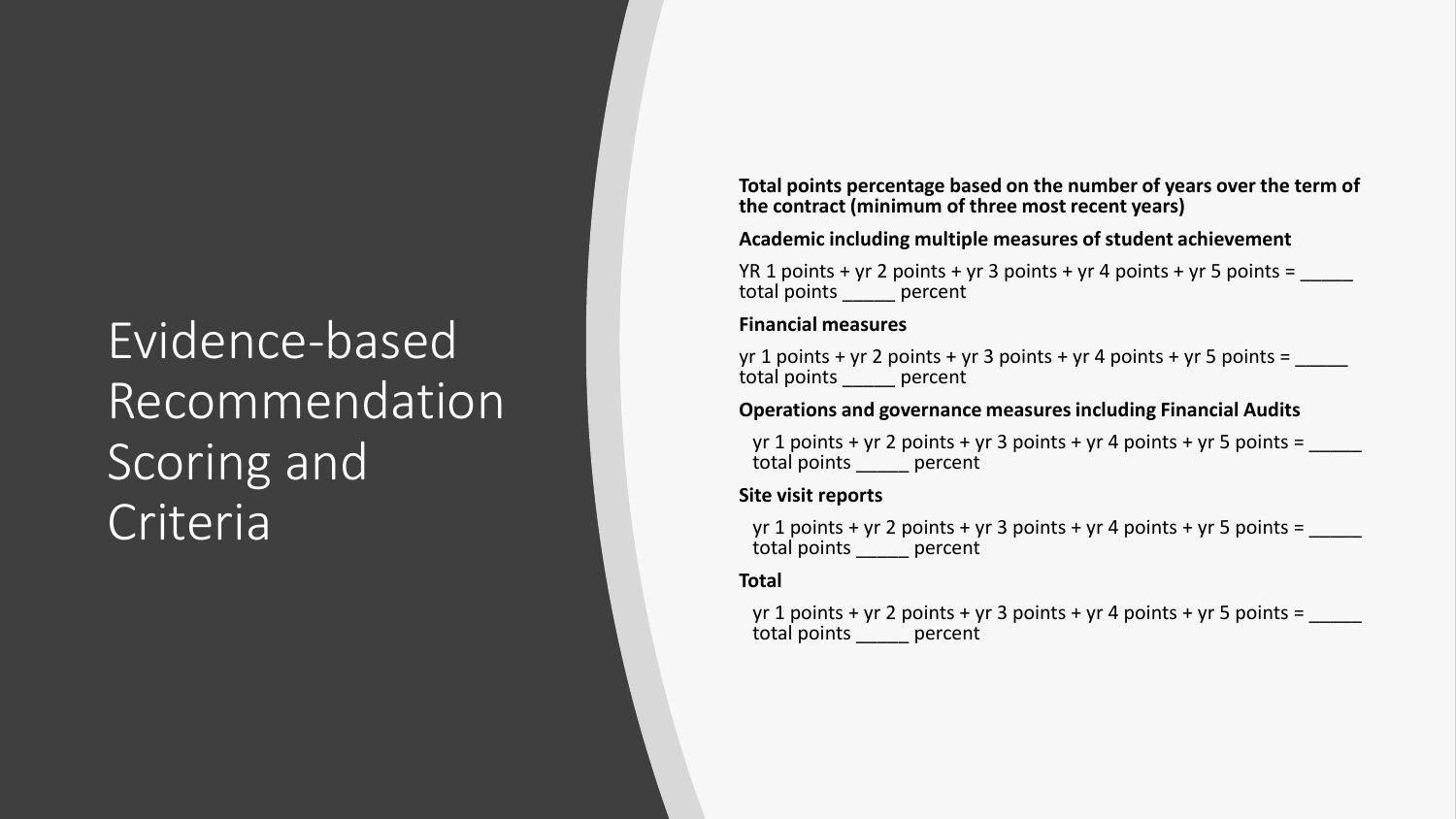## Indicator **Scoring**

To be considered for conditional renewal, the Ohio Department of Education requires that schools must meet sixty -six percent of the contractual performance indicators (as set forth in the Charter School Renewal Evaluation Rubric and Process); and to be considered for an unconditional renewal, schools must meet seventy -five percent of their contractual indicators.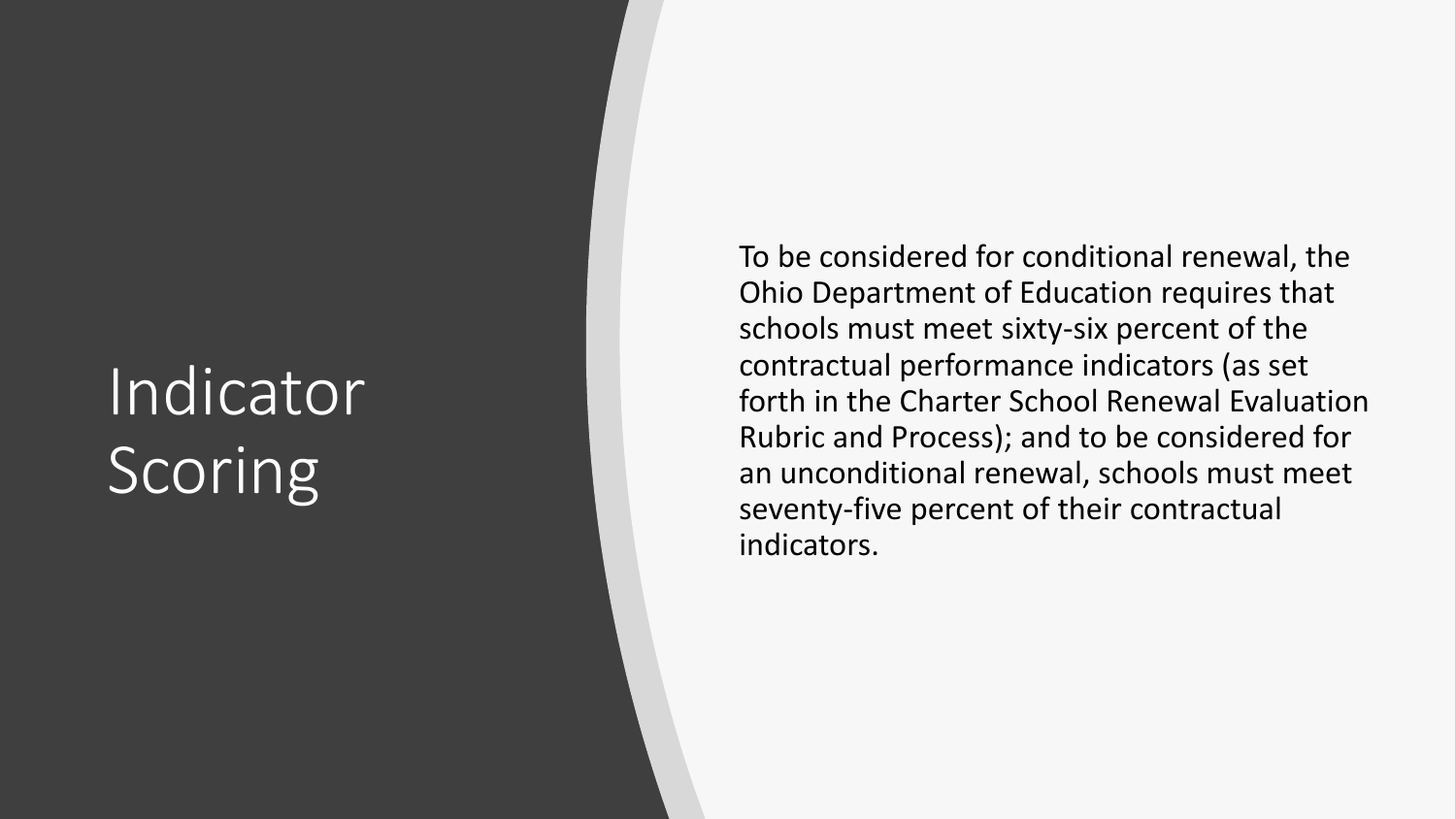High Stakes Review Multiple Years of Student<br>Achievement

The sponsor will append the most recent governing authority annual report, which includes a report on multiple years of student achievement over the terms of the contract.

Multiple years of student achievement are taken into consideration, and points assigned, in the Charter School Renewal Evaluation Rubric and Process.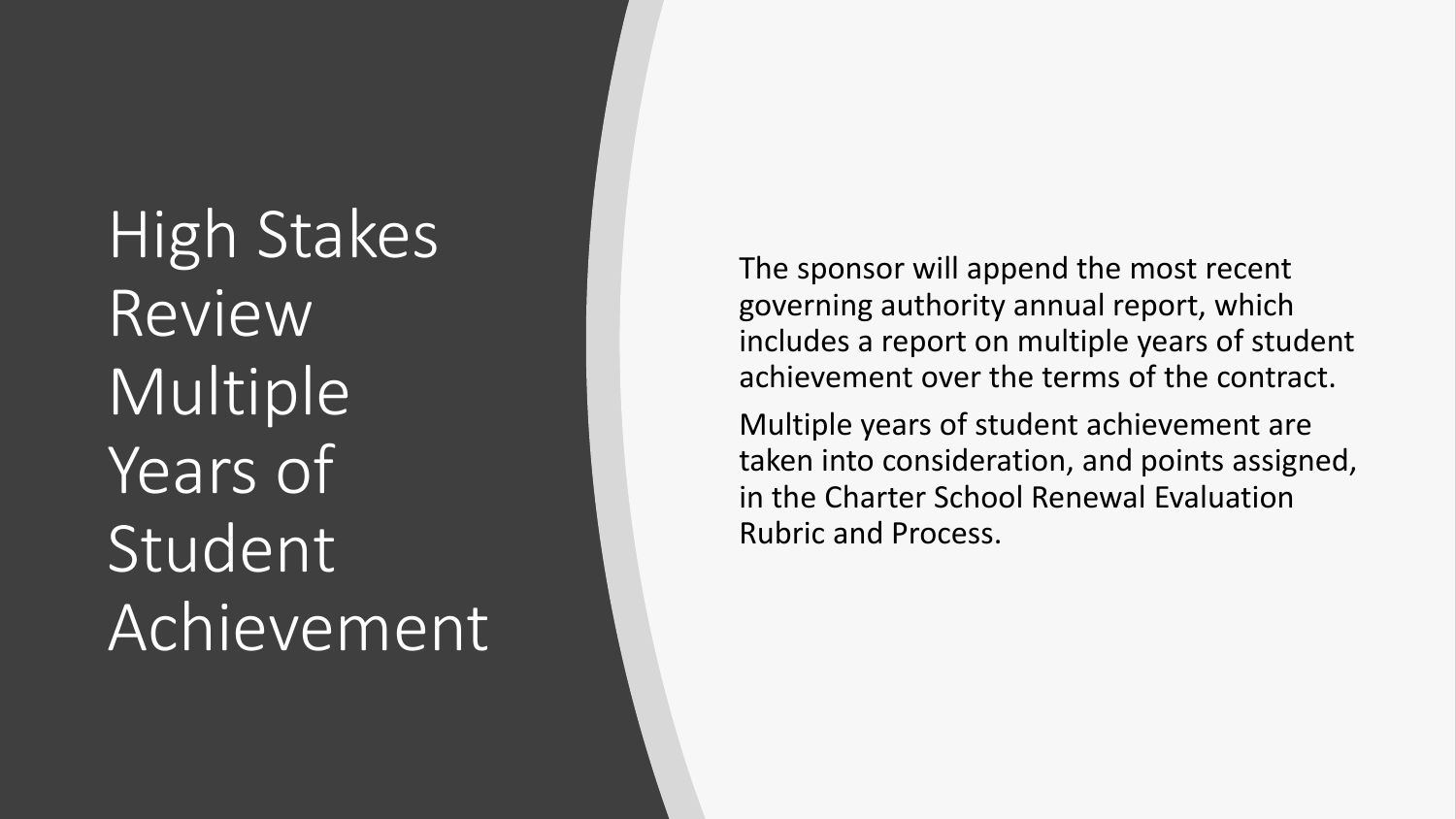# High Stakes Review Financial Audits

The most recent governing authority annual report includes an audit review over the term of the contract. At a minimum, the most recent three years of audits are reviewed for any findings and corrective actions. An audit indicator is included within the Operations and Governance performance indicators.

A community school's fiscal and operational viability is reviewed based on the following indicators: the school cannot be in 'unauditable' status; the school cannot be in probationary (for financial or operational reasons), suspended or closed status; the school cannot have any unresolved findings for recovery (as identified on annual fiscal audits); and the school must have received an 'unqualified' opinion on the school's most recent annual fiscal audit. The school should have documentation for how any issues have been remedied.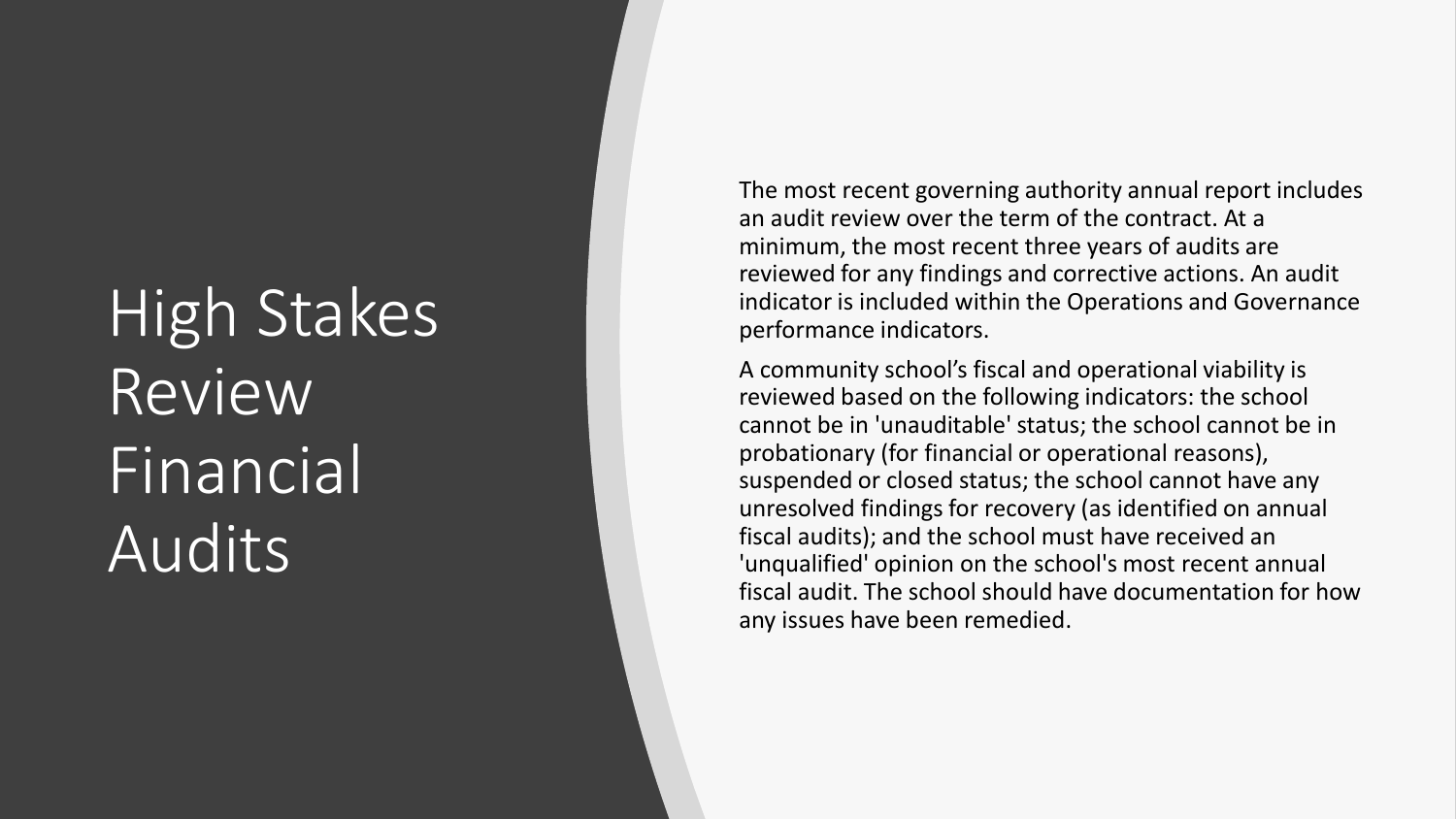High Stakes Review Site Visit and Compliance Reports

The sponsor will append the most recent site visit report, including a review of performance and compliance.



The site visit report also includes status and follow up action required on any corrective action plans or interventions, if applicable.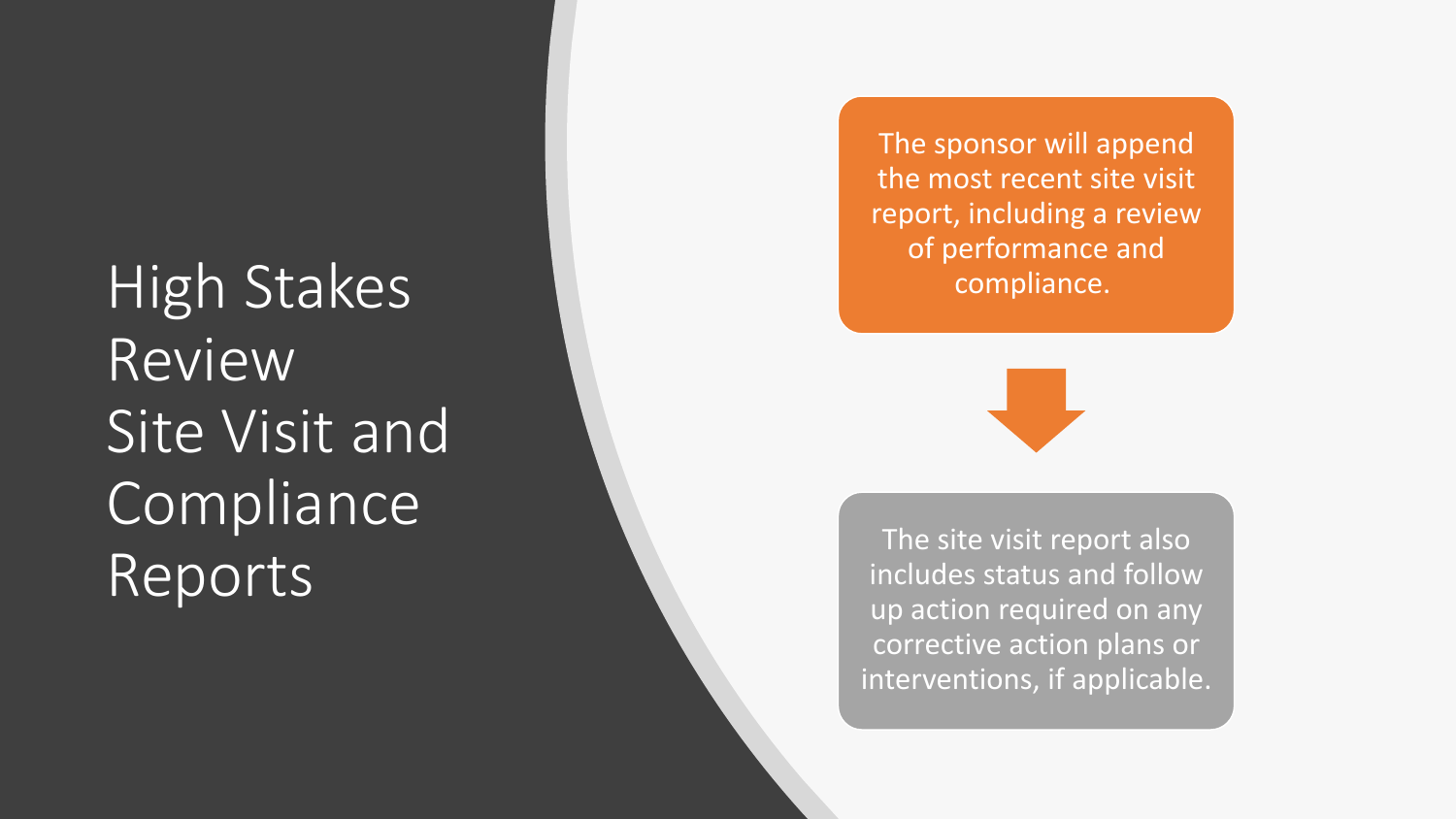### Fee Structure

"The Community School will pay a sponsorship fee on or before the tenth (10th) day of the month for the term of this Contract, of the total amount of payments for operating expenses that the school receives from the state. The components of the total state foundation payment are the state formula amount, disadvantaged-pupil impact aid (DPIA), parity aid, and special education

The Sponsorship Fee will be based on the number of full-time enrollment (FTE) from the Community School Settlement statement and will be the sum of 2 percent from a school's total state support for the first three hundred (300) FTEs and 1.5 percent for all additional FTEs.

Where the majority of the GOVERNING AUTHORITY membership are the same at one or more community schools sponsored by the Fordham Foundation, or at least two schools sponsored by the Fordham Foundation have a contract with the same operator, we may combine the FTEs for each individual community school into a Total Fee. Total Fee will be comprised of all FTEs for each community school, as applied pro rata to each school."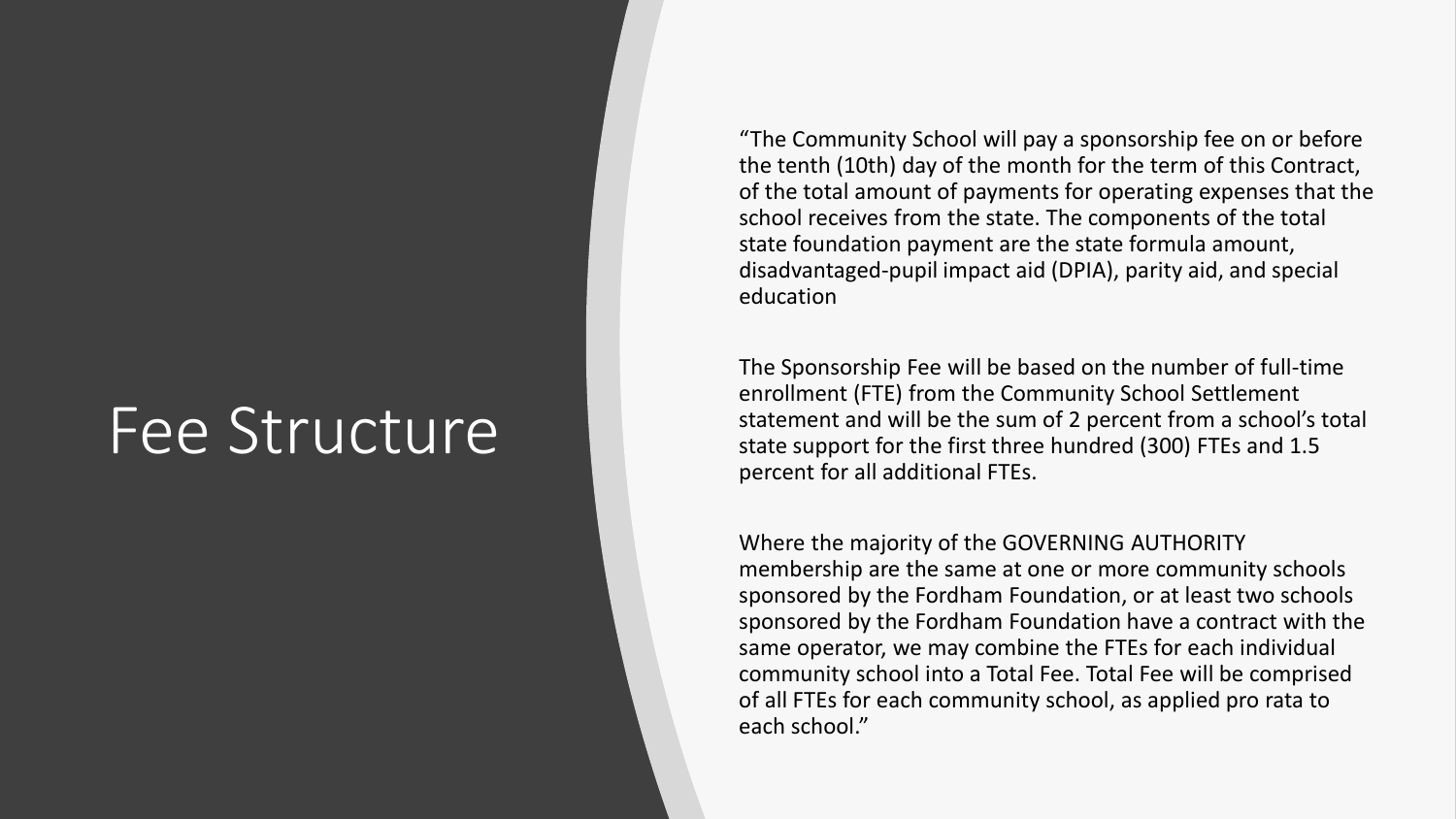### Fee Structure

Should any of the following events occur, the sponsorship fee for the school at which the event occurred will increase to 2 percent for all FTEs and for the remainder of the school year and that school will be removed from the Total Fee calculation for the remainder of the school year:

- Two consecutive audits demonstrate noncompliance, deficiencies, material weaknesses, or any other material findings;
- Site-visit-records compliance or Epicenter compliance (accurate/complete and on time) falls below 79 percent for the year in any one category of records reviewed; or
- The Community School is delinquent on any payments due to the Ohio Department of Education, the State Teachers Retirement System, the School Employees Retirement System, or any other state agency.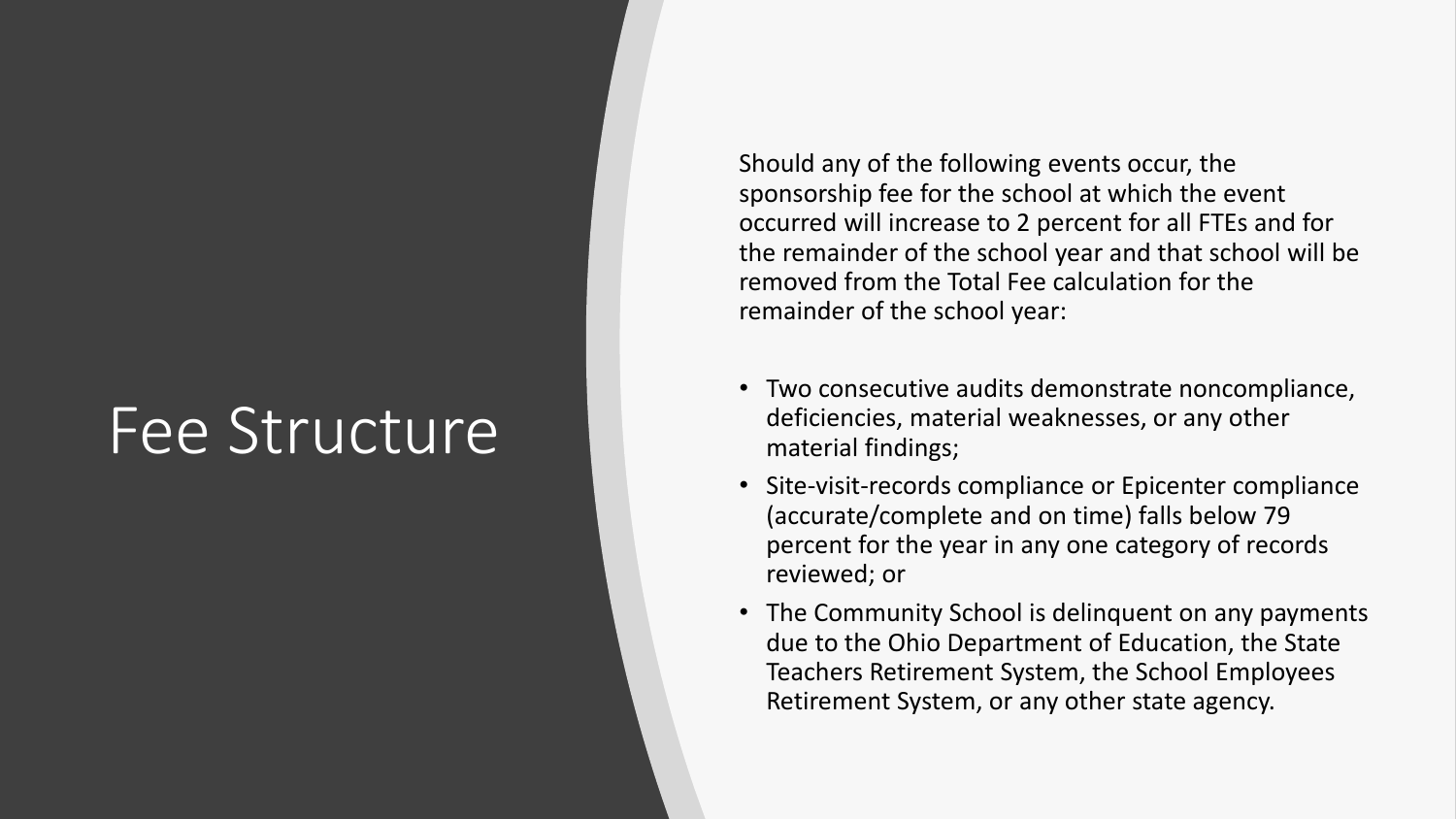# Performance and Accountability Indicators

| <b>Primary academic</b><br><b>indicators</b>        | <b>Exceeds the</b><br>standard                  | <b>Meets the standard</b>                         | Does not meet the<br>standard                     | <b>Falls far below the</b><br>standard             |
|-----------------------------------------------------|-------------------------------------------------|---------------------------------------------------|---------------------------------------------------|----------------------------------------------------|
| PI                                                  | 80% or higher                                   | 50%-79%                                           | 30%-49%                                           | 29% and below                                      |
| <b>VA</b>                                           | Greater or equal to<br>$+2$                     | Greater or equal to<br>-2 but less than +1        | -Greater or equal<br>to -2 but less than -<br>3   | Greater or equal to<br>to $-3$                     |
| <b>Graduation rate (four</b><br>years)              | 89% - 100%                                      | 79% - 88.9%                                       | 69% - 78.9%%                                      | Below 69%                                          |
| <b>Graduation rate (five</b><br>years)              | 90%-100%                                        | 80%-89.9%                                         | 60%-79%                                           | Below 69%                                          |
| <b>Improving At-Risk</b><br><b>K-3 Readers</b>      | 56.6% - 78.2%                                   | 13.2% - 56.5%                                     | $5% - 13.1%$                                      | Below 5%                                           |
| <b>Performance versus local</b><br>market: PI       | Ranked in top 20th<br>percentile in PI<br>score | Ranked in 70th-<br>79th percentile in PI<br>score | Ranked in 50th-<br>69th percentile in PI<br>score | Ranked in bottom<br>49th percentile in PI<br>score |
| <b>Performance versus local</b><br>market: VA       | Ranked in top 20th<br>percentile in VA<br>score | Ranked in 70th-<br>79th percentile in<br>VA score | Ranked in 50th-<br>69th percentile in<br>VA score | Ranked in bottom<br>49th percentile in<br>VA score |
| <b>Performance versus</b><br>statewide charters: PI | Ranked in top 20th<br>percentile in PI<br>score | Ranked in 70th-<br>79th percentile in PI<br>score | Ranked in 50th-<br>69th percentile in PI<br>score | Ranked in bottom<br>49th percentile in PI<br>score |
| <b>Performance versus</b><br>statewide charters: VA | Ranked in top 20th<br>percentile in VA<br>score | Ranked in 70th-<br>79th percentile in<br>VA score | Ranked in 50th-<br>69th percentile in<br>VA score | Ranked in bottom<br>49th percentile in<br>VA score |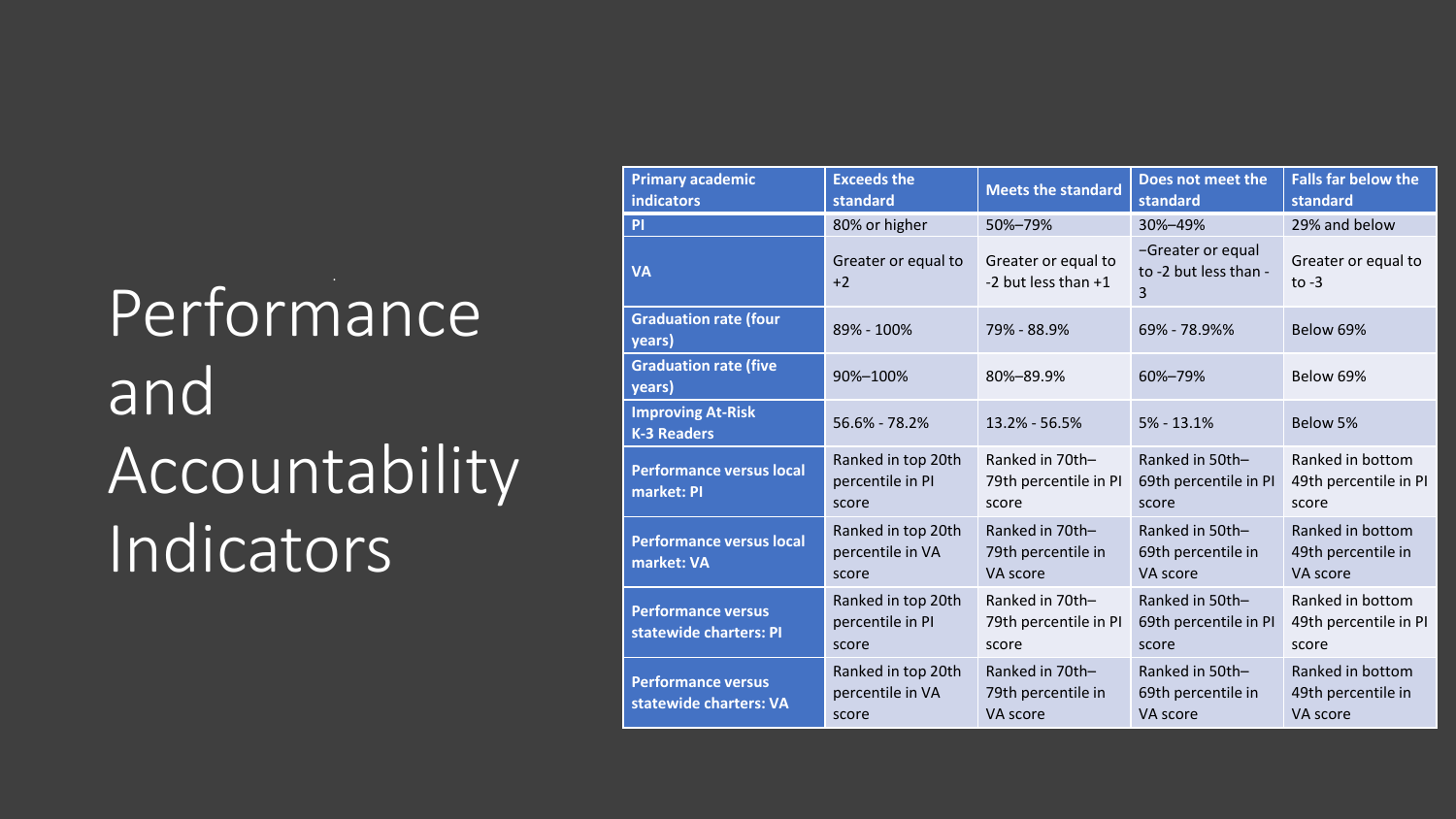# **Performance** and Accountability Indicators

| <b>Secondary academic</b><br><b>indicators</b>                                                              | <b>Exceeds the</b><br>standard | <b>Meets the</b><br>standard | <b>Does not meet</b><br>the standard | <b>Falls far below</b><br>the standard |
|-------------------------------------------------------------------------------------------------------------|--------------------------------|------------------------------|--------------------------------------|----------------------------------------|
| <b>VA: Overall grade</b>                                                                                    | A or B                         | C or D                       | F                                    | <b>NA</b>                              |
| <b>PI: Overall grade</b>                                                                                    | A or B                         | C or D                       | $\mathsf F$                          | <b>NA</b>                              |
| <b>VA: Gifted</b>                                                                                           | A or B                         | C or D                       | $\mathsf F$                          | <b>NA</b>                              |
| <b>VA: Disabilities</b>                                                                                     | A or B                         | C or D                       | F                                    | <b>NA</b>                              |
| VA: Lowest 20%                                                                                              | A or B                         | C or D                       | F                                    | <b>NA</b>                              |
| <b>AMOs (gap closing)</b>                                                                                   | A or B                         | C or D                       | F                                    | <b>NA</b>                              |
| <b>Dual-enrollment credits</b>                                                                              | A or B                         | C or D                       | F                                    | <b>NA</b>                              |
| <b>Industry credentials</b>                                                                                 | A or B                         | C or D                       | $\mathsf F$                          | <b>NA</b>                              |
| <b>Honors diplomas</b><br>awarded                                                                           | A or B                         | C or D                       | F                                    | <b>NA</b>                              |
| <b>AP score</b>                                                                                             | A or B                         | C or D                       | F                                    | <b>NA</b>                              |
| <b>IB score</b>                                                                                             | A or B                         | C or D                       | F                                    | <b>NA</b>                              |
| <b>College Admission Test</b>                                                                               | A or B                         | C or D                       | $\mathsf F$                          | <b>NA</b>                              |
| <b>School regularly</b><br>administers internal<br>growth assessment                                        | <b>NA</b>                      | Yes                          | <b>No</b>                            | <b>NA</b>                              |
| <b>School met a majority</b><br>of its internal/mission<br>specific goals (section<br>A.7 of this contract) | <b>NA</b>                      | Yes                          | <b>No</b>                            | <b>NA</b>                              |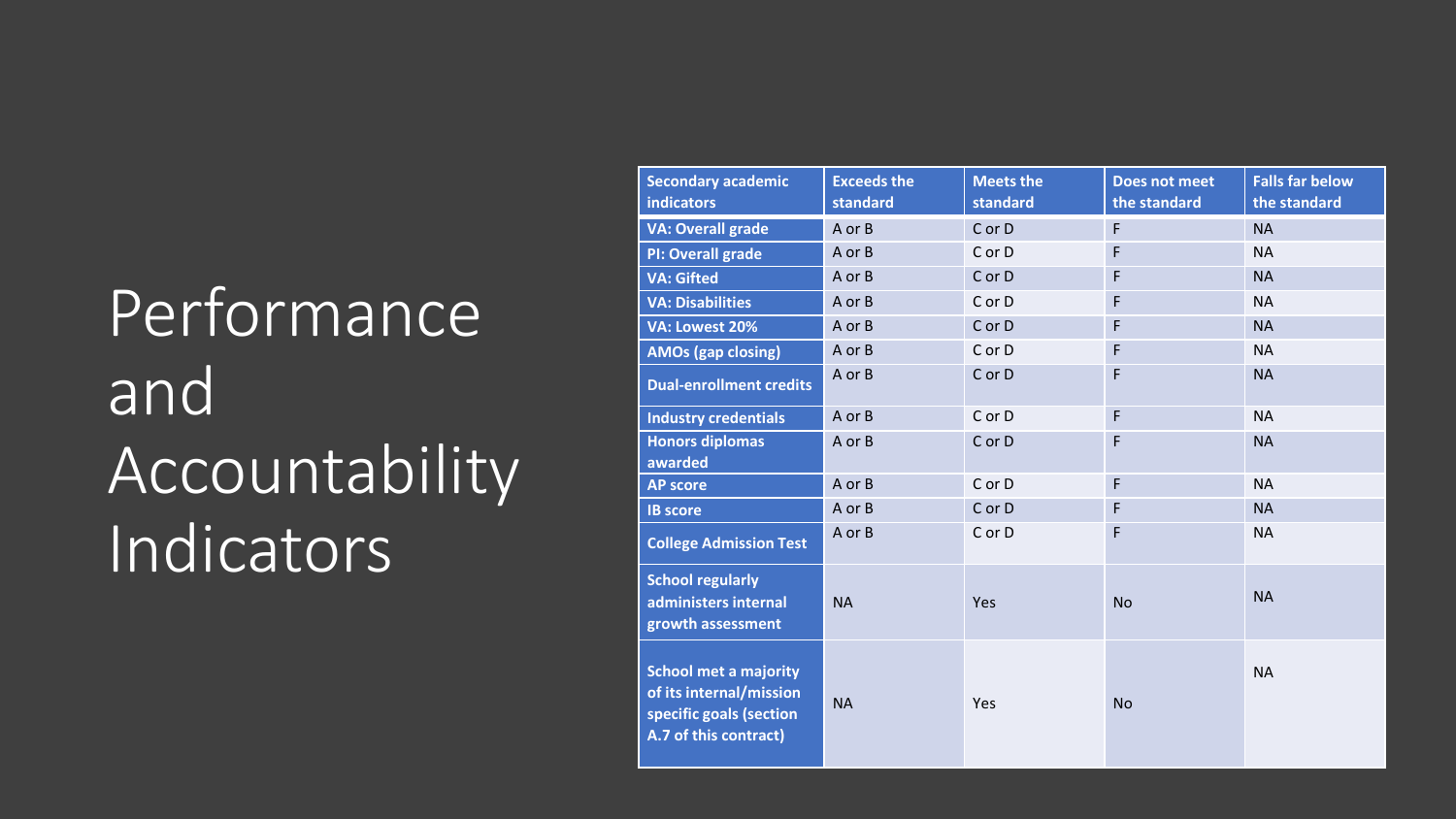# **Performance** and **Accountability** Indicators

| <b>Financial measures of</b><br>success (current year) | <b>Exceeds the</b><br>standard                                                                   | <b>Meets the</b><br>standard                                                                                                     | Does not meet<br>the standard                                                                                                    | <b>Falls far below</b><br>the standard                                                    |
|--------------------------------------------------------|--------------------------------------------------------------------------------------------------|----------------------------------------------------------------------------------------------------------------------------------|----------------------------------------------------------------------------------------------------------------------------------|-------------------------------------------------------------------------------------------|
| <b>Current ratio of assets</b><br>to liabilities       | Ratio is greater<br>than or equal to<br>1.1                                                      | Ratio is between<br>1.0 and 1.1; AND<br>one-year trend is<br>positive (current<br>year's ratio is<br>higher than last<br>year's) | Ratio is between<br>$0.9$ and $1.0$ or<br>equals 1.0; OR<br>ratio is between<br>1.0 and 1.1 AND<br>one-year trend is<br>negative | Ratio is less than<br>or equal to 0.9                                                     |
| Days' cash                                             | 60 or more days'<br>cash                                                                         | Between 30 and<br>60 days' cash                                                                                                  | Between 15 and<br>30 days; OR<br>between 30 and<br>60 days' cash<br>AND one-year<br>trend is negative                            | Fewer than 15<br>days' cash                                                               |
| <b>Current-year</b><br>enrollment variance             | Actual enrollment<br>equals or is within<br>95% of budgeted<br>enrollment in<br>most recent year | Actual enrollment<br>is 90%-95% of<br>budgeted<br>enrollment in<br>most recent year                                              | Actual enrollment<br>is $80\% - 90\%$ of<br>budgeted<br>enrollment in<br>most recent year                                        | Actual enrollment<br>is less than 80%<br>of budgeted<br>enrollment in<br>most recent year |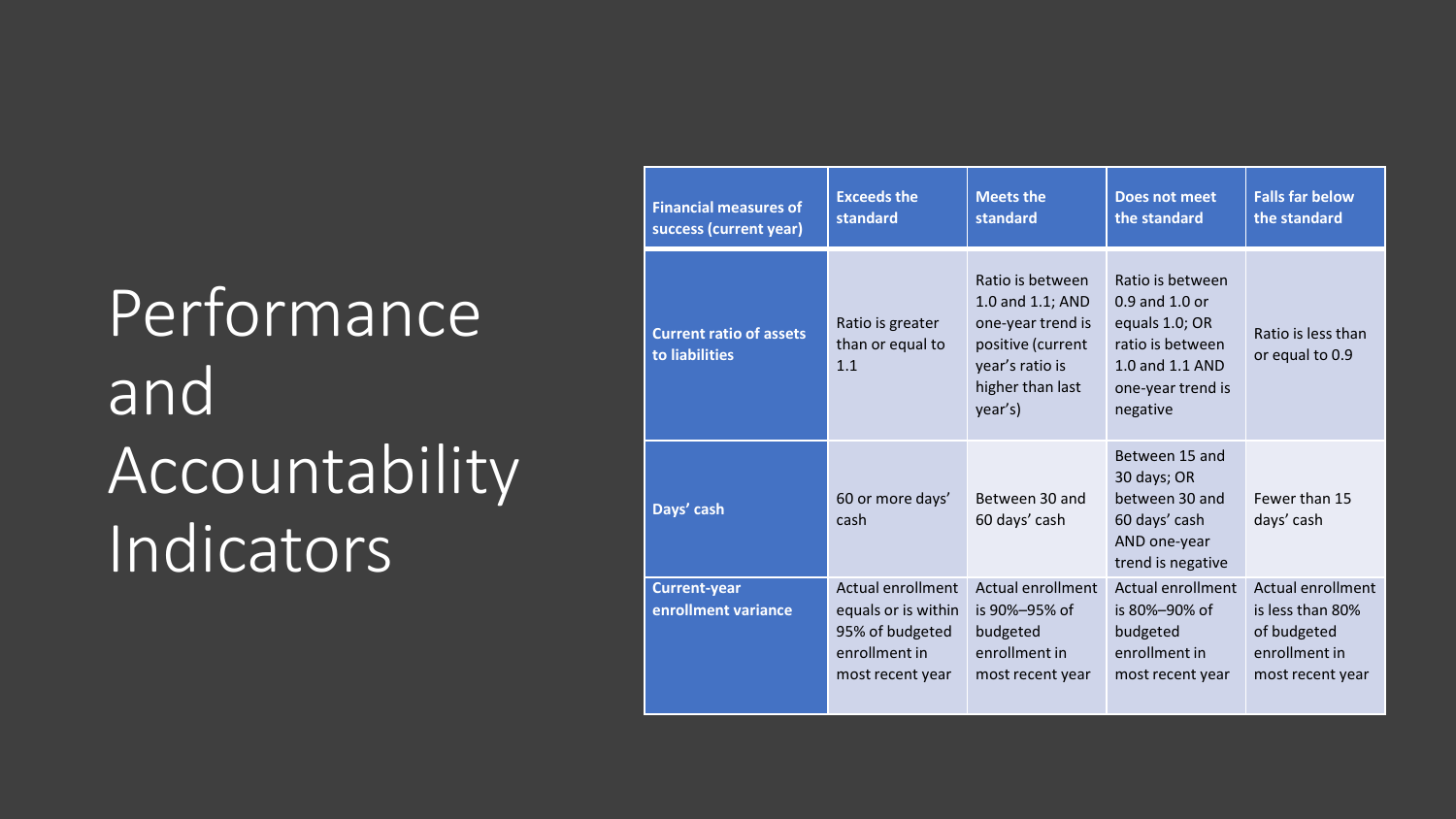# Performance<sup>1</sup> and Accountability Indicators

| <b>Financial measures of</b><br>success (prior years) | <b>Exceeds the</b><br>standard                                                         | <b>Meets the</b><br>standard                                                | <b>Does not meet</b><br>the standard                                                                                    | <b>Falls far below</b><br>the standard                                                                                         |
|-------------------------------------------------------|----------------------------------------------------------------------------------------|-----------------------------------------------------------------------------|-------------------------------------------------------------------------------------------------------------------------|--------------------------------------------------------------------------------------------------------------------------------|
| <b>Multiyear ratio of</b><br>assets to liabilities    | Ratio is greater<br>than or equal to<br>1.1 for at least<br>the 2 most<br>recent years | Ratio is between<br>1.0 and 1.1 for at<br>least the most<br>recent year     | Ratio is below 1.0<br>for the most<br>recent year; OR<br>below 1.0 in the<br>2 most previous<br>years out of 3<br>years | Ratio is 0.9 or<br>less for the most<br>recent year; OR is<br>0.9 or less in the<br>2 most previous<br>years out of 3<br>years |
| <b>Cash flow</b>                                      | Cash flow is<br>positive for at<br>least the 2 most<br>recent years                    | Cash flow is<br>positive for at<br>least 1 of the<br>most recent 2<br>years | Cash flow is not<br>positive for at<br>least 1 of the<br>most recent 2<br>years                                         | Cash flow is<br>negative for any<br>2 consecutive<br>years                                                                     |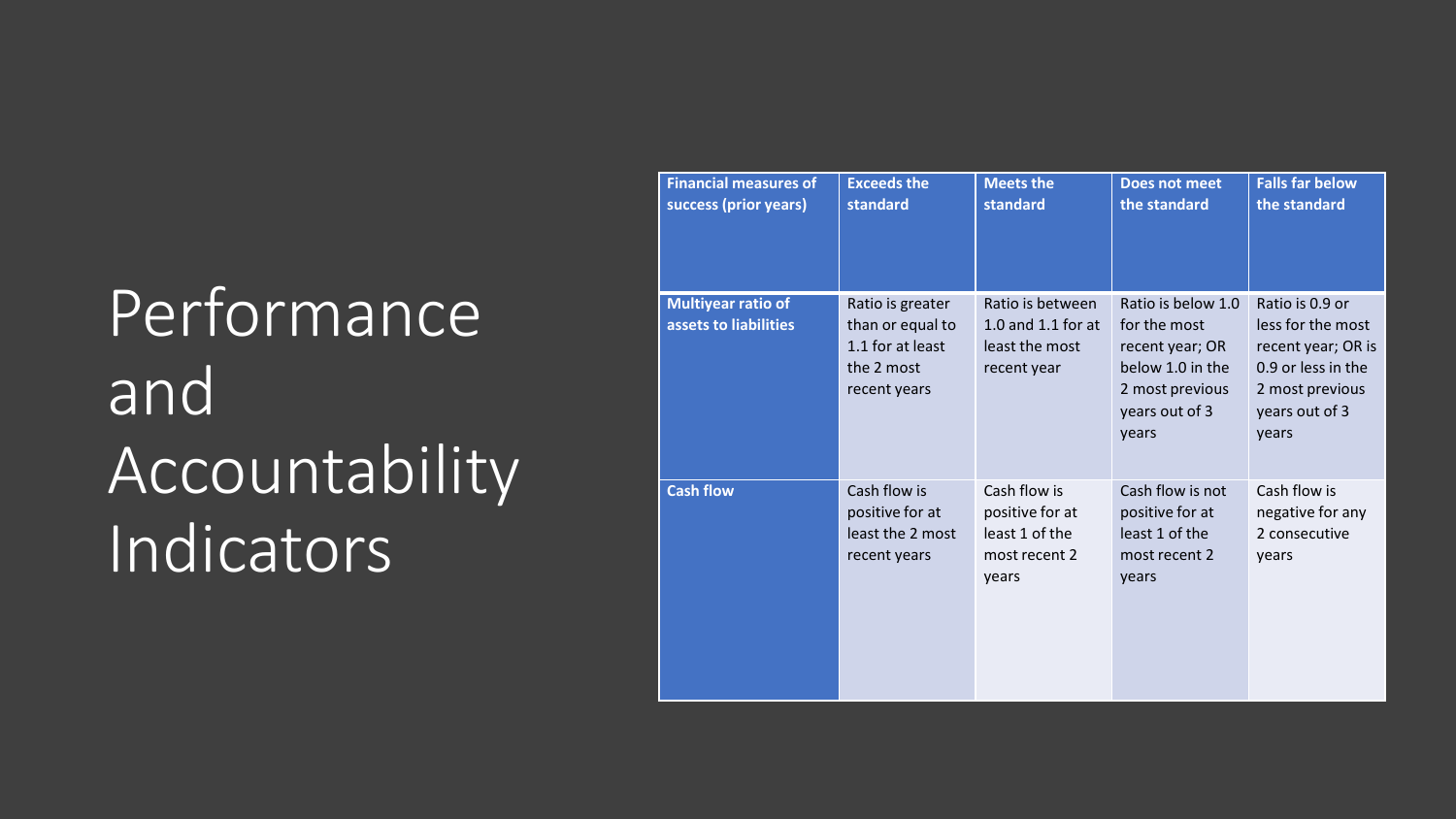# **Performance** and **Accountability** Indicators

| Operations/<br>governance primary indicators                                      | <b>Exceeds the standard</b>                                                                                                                                                    | <b>Meets the standard</b>                                                                                                                          | Does not meet the<br>standard                                                                                                                                                                                                                 | <b>Falls far below the</b><br>standard                                                                                                                                                                                                        |
|-----------------------------------------------------------------------------------|--------------------------------------------------------------------------------------------------------------------------------------------------------------------------------|----------------------------------------------------------------------------------------------------------------------------------------------------|-----------------------------------------------------------------------------------------------------------------------------------------------------------------------------------------------------------------------------------------------|-----------------------------------------------------------------------------------------------------------------------------------------------------------------------------------------------------------------------------------------------|
| <b>Records compliance</b>                                                         | 90% or higher                                                                                                                                                                  | 79%-89%                                                                                                                                            | 60%-78%                                                                                                                                                                                                                                       | 59% or below                                                                                                                                                                                                                                  |
| <b>On-time records submission</b><br>rate                                         | 90% or higher                                                                                                                                                                  | 79%-89%                                                                                                                                            | 60%-78%                                                                                                                                                                                                                                       | 59% or below                                                                                                                                                                                                                                  |
| <b>Financial records submitted</b><br>monthly                                     | 90% or higher                                                                                                                                                                  | 79%-89%                                                                                                                                            | 60%-78%                                                                                                                                                                                                                                       | 59% or below                                                                                                                                                                                                                                  |
| <b>Annual audit</b>                                                               | Two consecutive years<br>of no findings, findings<br>for recovery,<br>noncompliance<br>citations, questioned<br>costs, or material<br>weaknesses, as set<br>forth in the audit | No findings, findings<br>for recovery,<br>noncompliance<br>citations, questioned<br>costs, or material<br>weaknesses, as set<br>forth in the audit | Audit contains fewer<br>than three of the<br>following: findings,<br>noncompliance<br>citations, questioned<br>costs, or material<br>weaknesses, or<br>findings for recovery<br>(less than \$5,000<br>combined), as set forth<br>in the audit | Audit contains three or<br>more of the following:<br>findings,<br>noncompliance<br>citations, questioned<br>costs, or material<br>weaknesses, or<br>findings for recovery<br>(in excess of \$5,000<br>combined), as set forth<br>in the audit |
| <b>LEA special-education</b><br>performance determination<br>(most recent annual) | Meets requirements                                                                                                                                                             | Needs assistance                                                                                                                                   | Needs intervention                                                                                                                                                                                                                            | Needs substantial<br>intervention                                                                                                                                                                                                             |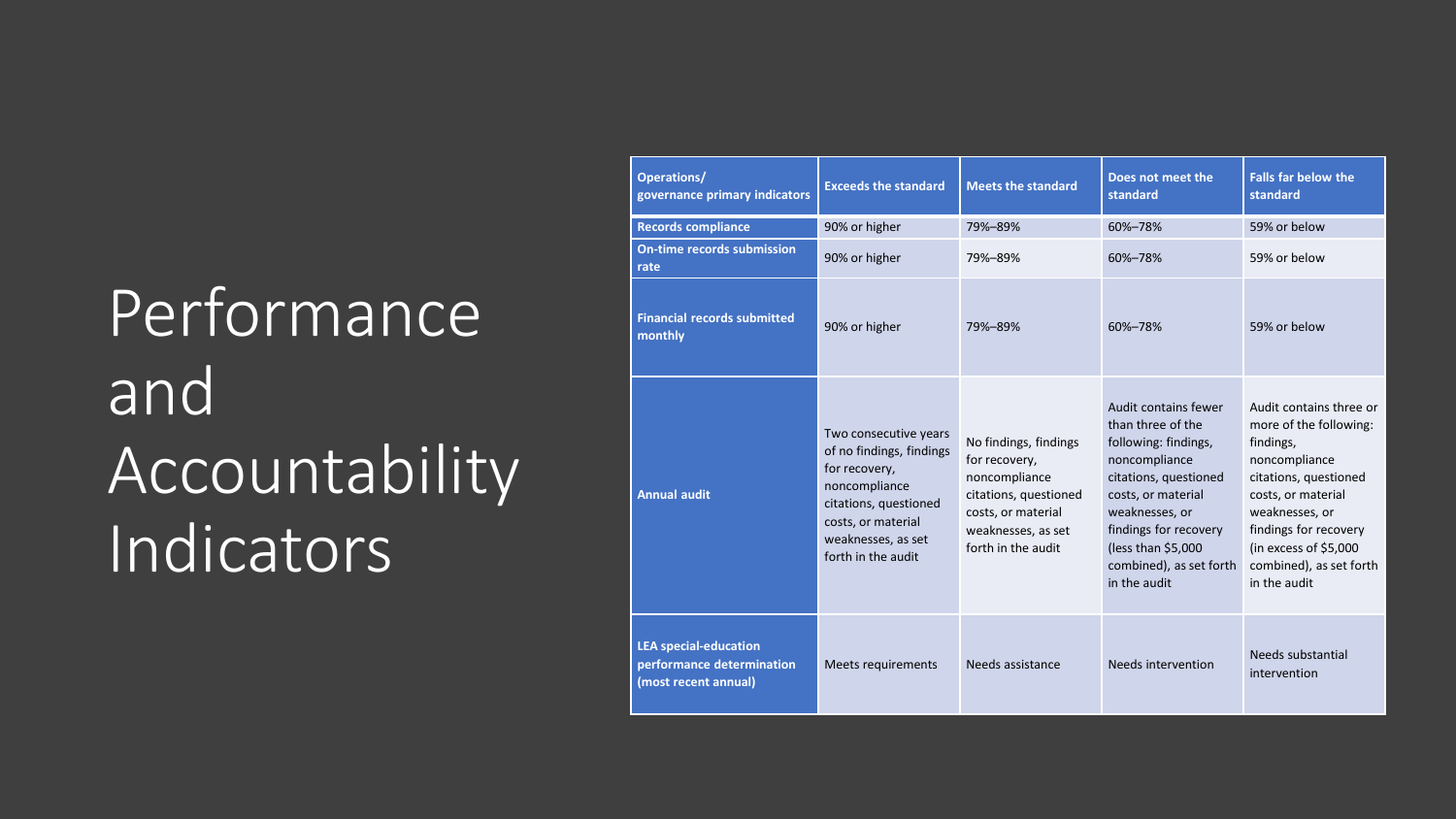# Performance<sup>1</sup> and Accountability Indicators

| Operations/<br>governance secondary<br><b>indicators</b>                     | <b>Exceeds the</b><br>standard | <b>Meets the</b><br>standard                                                | <b>Does not meet</b><br>the standard                                            | <b>Falls far below the</b><br>standard |
|------------------------------------------------------------------------------|--------------------------------|-----------------------------------------------------------------------------|---------------------------------------------------------------------------------|----------------------------------------|
| <b>Five-year forecasts</b><br>submitted to the ODE by<br>statutory deadlines |                                | Yes                                                                         | <b>No</b>                                                                       |                                        |
| <b>Preopening assurances</b><br>documentation                                |                                | Completed and<br>available 10 days<br>before the first<br>day of school     | Not completed<br>and not available<br>10 days before the<br>first day of school |                                        |
| <b>Annual report</b>                                                         |                                | Submitted to<br>parents and the<br>sponsor by the<br>last day of<br>October | Not submitted to<br>parents and the<br>sponsor by the<br>last day of<br>October |                                        |